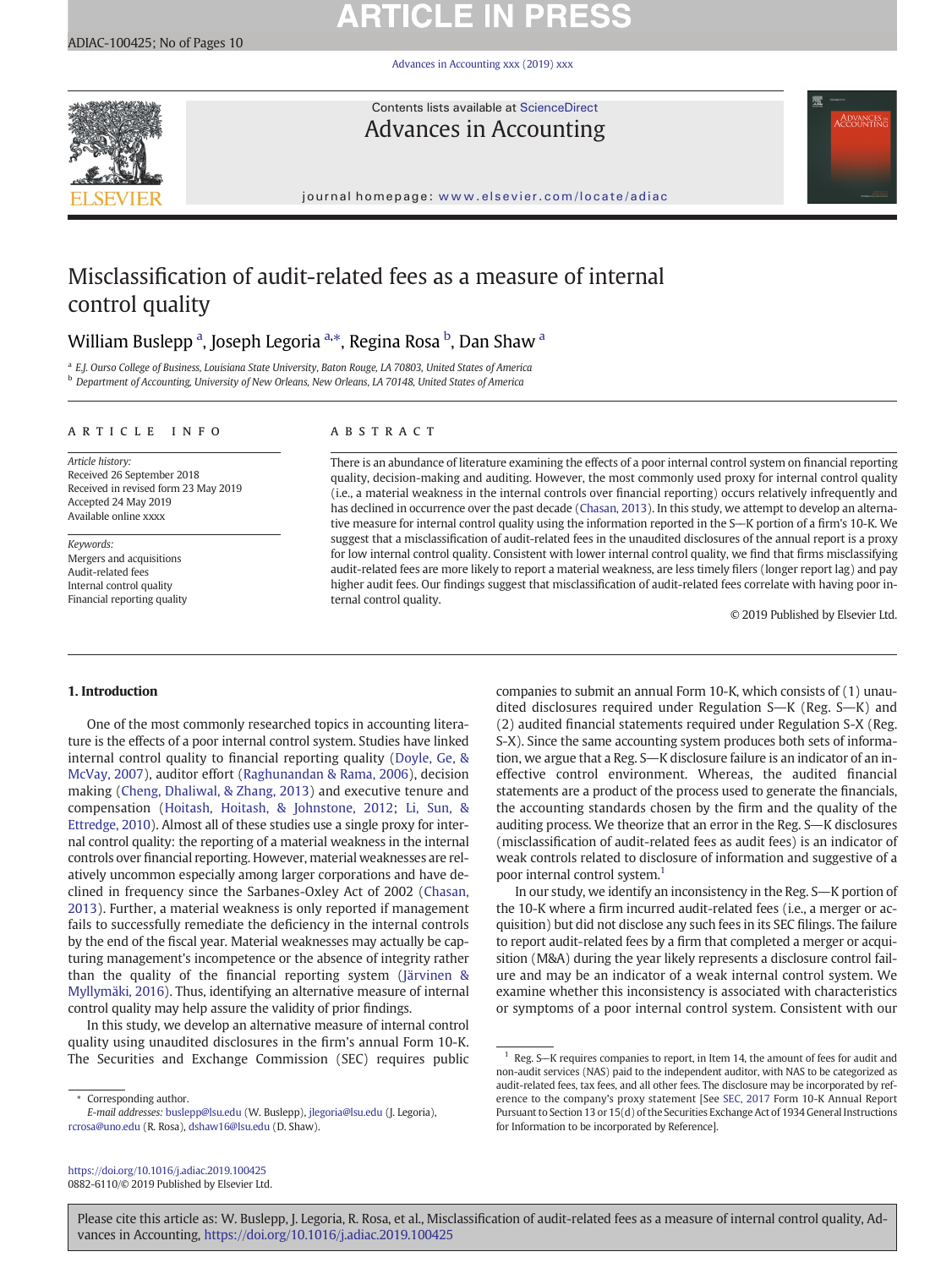expectations, we find that firms with no audit-related fees are more likely to report a material weakness in their internal controls over financial reporting, are less timely filers (i.e., have a longer report lag), and pay higher audit fees (consistent with greater auditor effort). Overall, our results posit that errors in Reg. S-K disclosures signify a deficient internal control system and are suggestive of poor financial reporting quality.

The results of our study should be of interest to researchers examining measures associated with the quality of an internal control system. Prior literature has consistently used material weaknesses as a sign for a weak internal control system. However, only a small fraction of U.S. firms (2–3%) have reported a material weakness in their internal controls over financial reporting, and the majority of these firms are small and audited by non-Big Four auditors. $<sup>2</sup>$  Misreporting of audit-related</sup> fees occurs almost as frequently as material weaknesses. Further, firms that misreport audit-related fees tend to be larger than material weakness firms and are more likely to be audited by Big Four auditors.<sup>3</sup> Thus, misreporting of audit-related fees may be useful in a setting where researchers may not be able to use material weaknesses due to data limitations.

Our study also complements research examining the impact of the financial reporting process on financial reporting quality. While several studies suggest a link between material weaknesses and earnings quality ([Chan, Barbara, & Picheng, 2008](#page-8-0); [Doyle et al., 2007\)](#page-8-0), one cannot completely attribute the findings to issues related to the internal control system. Firms are usually provided an opportunity to remediate deficiencies in the internal control system before they are released to the public. Disclosure of a material weakness may be a signal of a deficiency in the internal control system or a signal of management's incompetence and integrity. Our measure provides an alternative means to avoid potential biases arising from the use of a single methodology.

Finally, we demonstrate that an analysis of non-audit service (NAS) fees can be used for more than identifying auditor independence issues. Prior research in this area has focused almost exclusively on whether NAS fees impair auditors' independence [\(Ashbaugh, LaFond, &](#page-8-0) [Mayhew, 2003;](#page-8-0) [Reynolds, Deis, & Francis, 2004](#page-9-0); [Srinidhi & Gul, 2007](#page-9-0)), whether different types of NAS are more or less likely to impair auditor's independence ([Huang, Mishra, & Raghunandan, 2007\)](#page-8-0), and whether recurring or nonrecurring NAS are more or less likely to impair auditors' independence [\(Patterson & Valencia, 2011\)](#page-9-0). Our findings suggest that there are other potential uses for the NAS information contained in Item 14 of Reg.  $S-K$  in the 10-K.

The remainder of this paper is organized as follows. In Section 2, we review the regulatory environment and develop the hypotheses, while [Section 3](#page-2-0) discusses the research design and data. [Section 4](#page-3-0) discusses the results, [Section 5](#page-6-0) discusses the additional test, and [Section 6](#page-6-0) concludes.

### 2. Regulatory environment and hypotheses development

## 2.1. Regulatory environment

A firm's 10-K annual report contains a variety of unaudited disclosures in addition to the audited financial statements. Rules regarding unaudited nonfinancial disclosures are governed by Reg.  $S$ —K of the US Securities Act of 1933. Disclosures required under Reg. S-K include risk factors (including market risk), unresolved SEC staff comments, properties, legal proceedings, mine safety, selected financial data, equity securities, management discussion and analysis, information about directors and officers, executive compensation, equity securities including security ownership, certain relationships and transactions and director independence, and fees paid to auditors. Preparation of the Reg. S-K disclosures requires input from several departments including accounting and tax, finance, legal, human resources, and management (Faegre Baker Daniels' 10-K disclosure checklist). The estimated number of hours to complete an annual Form 10-K is just under 2000 (U.S. Securities and Exchange Commission 2017), and [Cazier and Pfeiffer](#page-8-0) [\(2016\)](#page-8-0) report that the mean (median) Form 10-K filing length is 55,335 (52,004) words. Thus, the process for generating the Reg. S-K disclosures is complex, encompasses many rules (similar to GAAP) and involves the same personnel that prepare the audited financial statements.

As part of the Reg. S-K disclosure, a firm is required to disclose the aggregate fees paid to their external auditor for audit and non-audit services (NAS) for the last 2 years with NAS fees separated into three subcategories (i.e., audit-related, tax and all other) [\(SEC, 2003](#page-9-0)). These disclosures will either be reported in Item 14 of the 10-K or incorporated by reference from the registrant's proxy statement. SEC Rule 33- 8183 establishes what "may" be disclosed as audit fees versus what "would" be disclosed as audit-related fees. In addition to fees paid to perform an audit or review in accordance with generally accepted auditing standards (GAAS), audit fees "may include" (emphasis ours) fees for services such as comfort letters, statutory audits, attest services, consents and assistance with documents filed with the SEC. The [SEC](#page-9-0) [\(2003\)](#page-9-0) indicated that audit-related fees are assurance and related services (e.g., due diligence services) and "would include" (emphasis ours), among others, due diligence related to mergers or acquisitions and accounting consultations and audits in connection with acquisitions. While the SEC provides guidelines regarding classification of expenses, there appears to be some inconsistency regarding the classification of services as audit fees and audit-related fees. For example, the Financial Executives Research Foundation (FERF) surveyed 76 public companies and found that audit-related fees included fees associated with statutory audits and SEC filings which should have been properly classified at audit fees [\(FERF, 2015\)](#page-8-0). Further, a review of proxy statements from several large firms indicates that many firms chose to disclose auditor fees for due diligence related to mergers or acquisitions and accounting consultation and audits in connection with acquisitions and dispositions as audit-related fees.<sup>4</sup> Misclassification of audit-related fees may suggest a lack of commitment by the organization to attract, develop and retain competent individuals who understand the SEC filing requirements (i.e., a weak control environment). It may also be a signal that the company lacks the control activities (such as independent checks) necessary to ensure that information is properly organized. Given these established regulations, we believe the failure to properly classify due diligence fees within the auditrelated fee subcategory of NAS (e.g., classifying due diligence fees as audit fees) is likely to be a disclosure control failure and a signal of a weak internal control system.

 $^{\rm 2}$  Data from Audit Analytics suggests that more than half of the companies that received a material weakness between 2008 and 2018 had total assets of less than \$500 million and two-thirds were audited by a non-Big Four auditor.

<sup>&</sup>lt;sup>3</sup> Between 2004 and 2015, 2982 firms reported a section 404 material weakness disclosure (from Audit Analytics) compared to 2217 firms that reported a merger or acquisition and no audit-related fees.

 $^4\;$  In its proxy statement dated January 30, 2015, The Cooper Companies disclosed fees in two categories, auditing fees and "all other fees." Included in the audit fees for 2014 was work related to the acquisition of Sauflon Pharmaceuticals, fees that likely should have been classified as audit-related fees. BMC Software did not report any audit-related fees for fiscal years 2007 through 2009 even though it acquired companies worth \$1.12 billion over the same period. Given that BMC purchased tax services from E&Y over the same period, it is unlikely that the BMC's audit committee would perceive due diligence services to be an impairment to independence. In its proxy statement dated July 19, 2007, BMC disclosed that it paid Ernst & Young \$10.146 and \$11.012 million in audit fees in 2007 and 2006, respectively. No audit-related fees were reported in 2007 and only \$11 thousand were reported for 2006 for services related to employee benefit plan audits. Tax fees were over \$200,000 for both years. In its proxy statement dated June 24, 2009, BMC reported audit fees of \$6.6 and \$6.8 million in 2009 and 2008, respectively. No auditrelated fees were reported for those years while tax fees were \$400,000 and \$200,000 for those two years. For details regarding BMC's acquisitions for fiscal years 2007 to 2009, see Note 2 in the 10-K for fiscal year March 31, 2009.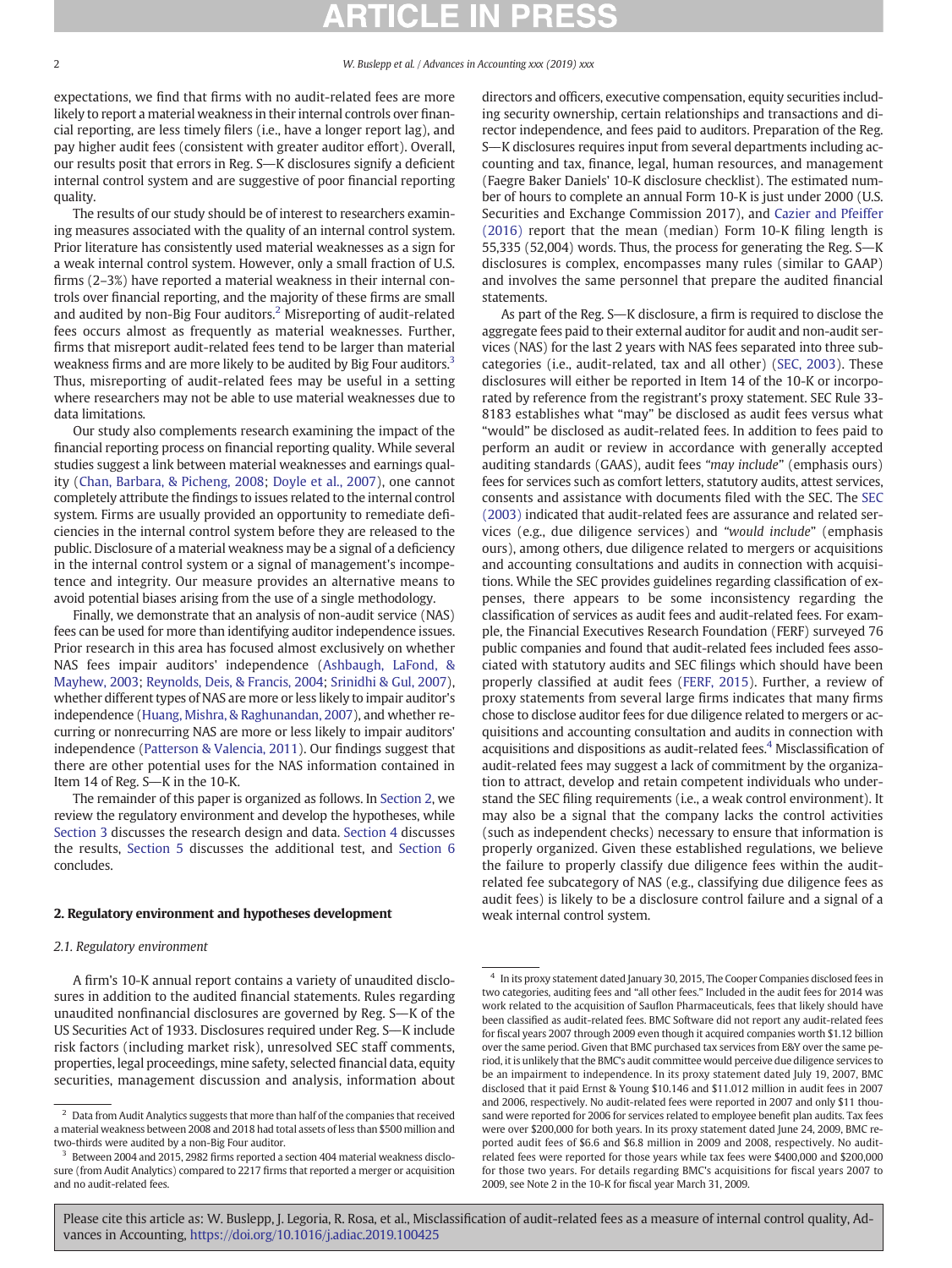<span id="page-2-0"></span>An auditor is required to review the Reg. S-K disclosures to ensure that they are consistent with the audited financials (Reg. S-X). However, we believe auditors are unlikely to influence the disclosure of auditrelated fees for a number reasons. First, audit-related fees disclosed in the 10-K, unlike the unaudited financial disclosures in other parts of the Reg. S·K, do not have a comparable measure in the audited financial statements and (or) related notes to the financial statements.<sup>5</sup> The auditor does not have a responsibility to verify whether the information disclosed in Item 14 is materially inconsistent with the information provided in the financial statements ([AS 550](#page-9-0)). Second, most firms incorporate the auditor fees into the 10-K by reference to the registrant's proxy statement. Given that the proxy statement is released 1–2 months following completion of the audit, we believe the auditor is less likely to verify the accuracy of the information. Finally, total non-audit fees typically fall below the auditor's threshold for materiality (i.e., 5% of income before taxes; 1–2% of total assets), suggesting that examining auditrelated fees would be beyond the scope of the audit.

### 2.2. Hypotheses development

We expect that most firms completing an M&A will contract with their external auditor to perform due diligence related to the transaction. While some firms may not purchase NAS from their auditors or may limit the type of NAS that their auditors can provide to maintain auditor independence, $6$  it is unlikely that due diligence fees would fall into this restricted category given their direct bearing on the audit.<sup>7</sup> This is especially true when an M&A firm discloses that it purchased other types of services from the auditor (i.e., tax, or other NAS services) since it is unlikely that an audit committee would perceive due diligence work to be more of an impairment to independence than tax or other services.<sup>8</sup> As such, firms that disclose zero audit-related fees and have M&A activities are potentially misclassifying audit-related fees as audit fees

There are two possible reasons why managers may misclassify due diligence fees. One explanation is that managers intentionally misclassify NAS fees as audit fees to avoid insinuations that the auditor's independence is impaired. However, the more likely explanation is that misclassification of audit-related fees is an unintentional error by the accounting staff given that (1) investors expect firms to perform due diligence (incur audit-related fees) when they merge/acquire another firm and (2) the failure to report such expenses when an M&A occurred may suggest that managers are not upholding their duty to their shareholders to protect the corporation's assets. $9$  Regardless of the intent, if an auditor provides due diligence services, the firm should classify the

charges as audit-related fees. Failure to report audit-related fees is likely an indicator of a weak internal control system.

This leads to our hypothesis stated in alternative form:

Hypothesis. Firms that complete a merger or acquisition and report zero audit-related fees have weak internal control.

### 3. Research design and sample selection

## 3.1. Internal control quality analysis

To test whether the misclassification of audit-related fees is a signal of a weak internal control system, we use three measures: material weaknesses (MWO), the time between the end of the fiscal year and release of the audit report (AUDIT\_LAG), and abnormal audit fees paid by the firm (AB\_AFEE). A material weakness exists when the design or operation of internal controls does not allow for the prevention or detection of a misstatement on a timely basis and can likely result in a material misstatement in the financial statements [\(Chan et al., 2008](#page-8-0)). If our measure is a signal of a weak internal control system, we expect firms reporting zero audit-related fees to also report material weaknesses (SOX 302 or SOX 404) in their internal controls over financial reporting. [Knechel and Payne \(2001\)](#page-8-0) suggest that audit lag is associated with audit effort (i.e., audit hours). If weak internal controls allow accounting errors to occur and to go undetected, auditors will need to extend their scope of work and perform additional substantive tests to compensate for the control weaknesses [\(Doss, 2004](#page-8-0); [Leech, 2004](#page-8-0)). The extended audit effort due to a weak internal control system should delay the release of the audit report for firms that report zero auditrelated fees. Finally, we examine whether firms that report zero auditrelated fees pay higher than expected audit fees. While we acknowledge that higher abnormal fees may be the result of misclassification of auditrelated fees as audit fees, higher audit fees may also be due to additional substantive tests because the auditor cannot rely on the firm's internal control system.

To test whether M&A firms with zero audit-related fees have weaker internal control systems, we estimate the following model as shown below:

$$
P(MWO = 1), \text{AUDIT LAG}, \text{AB} \text{AFEE} = \beta_0 + \beta_1 \text{ZERO} \text{ARF} + \text{Controls} + \varepsilon
$$
 (1)

where the dependent variable is one of three measures suggestive of a weaker internal control system. The variable of interest in the model is ZERO ARF, which is equal to one if the firm had M&A activities and reported zero audit-related fees in the current year and zero otherwise.10,11 Controls is a vector of control variables known to influence the dependent variables. A detailed description of the model and the control variables can be found in the [Appendix.](#page-7-0) If the misclassification error is a sign of a poor accounting system, we expect the coefficient on ZERO\_ARF to be positive ( $\beta_1 > 0$ ), supporting our hypothesis.<sup>12</sup>

<sup>5</sup> [Legoria, Reichelt, and Soileau \(2018\)](#page-8-0) find firms are more likely to disclose their major customers' identity in the unaudited disclosures (Reg. S-K) when audited by a local or national specialist. However, their setting is different from ours because there is a directly similar number in the audited disclosures to compare against the information contained in the Reg. S-K portion of the 10-K.  $\frac{6}{10}$  In its proxy dated March 2, 2004, GE's audit committee stated "it is the committee's

goal that fees which the company pays KPMG for non-audit services should not exceed the audit fees paid to KPMG, a goal which the company achieved in 2003." Pfizer disclosed in its proxy statement dated March 16, 2017, that it does not generally purchase NAS from its auditor (KPMG) in the "all other fees" category and reported no fees in that category for 2015 and 2016. Dr. Pepper-Snapple Group disclosed in its proxy statement dated March 28, 2017, that it did not purchase any NAS from its external auditor (Deloitte) in 2015 and 2016.

 $7$  Audit-related services should help the auditor identify areas of risk and plan the subsequent audit. Therefore, the benefits of having the auditor perform M&A due diligence should offset any potential threat to auditor independence.

<sup>8</sup> [Mishra, Raghunandan, and Rama \(2005\)](#page-8-0) find that investors are more likely to vote for auditor ratification when audit-related fees are higher and vote against auditor ratification when the "tax fee" and "all other" fee ratio is high.

Lawsuits are a significant threat during mergers or acquisitions. [Cain and Solomon](#page-8-0) [\(2015\)](#page-8-0) state that 94.9% of takeovers in 2014 had at least one lawsuit. Failure to disclose audit-related fees may be a red flag for opportunistic lawyers looking to generate income by pursuing class-action lawsuits against a firm.

<sup>&</sup>lt;sup>10</sup> M&A firms are identified using the Compustat annual database. We classify a company as an M&A firm if it reports any of the following: (1) AA (reflects a merger or acquisition) or AB (reflects a significant merger/acquisition whereby the effects on the prior year's sales constitute 50% or more of the reported sales for that year) in the net sale footnote (SALE\_FN), (2) an increase in sales of more than \$10 million due to acquisitions (AQS) or (3) a change in income of more than \$10 million due to acquisitions (AQI).

<sup>&</sup>lt;sup>11</sup> For the audit lag and abnormal audit fee models, we include material weakness as an independent variable to demonstrate that our measure of internal control quality captures information not available to the public in the report on internal controls over financial reporting.

Given that several firms in our sample are included multiple times and the sample period includes multiple regulatory changes and economic events (e.g., the Sarbanes-Oxley Act, SEC Rule 33–8644, the great recession, etc.), we cluster standard errors by firm and year to correct for cross-sectional and time-series dependence.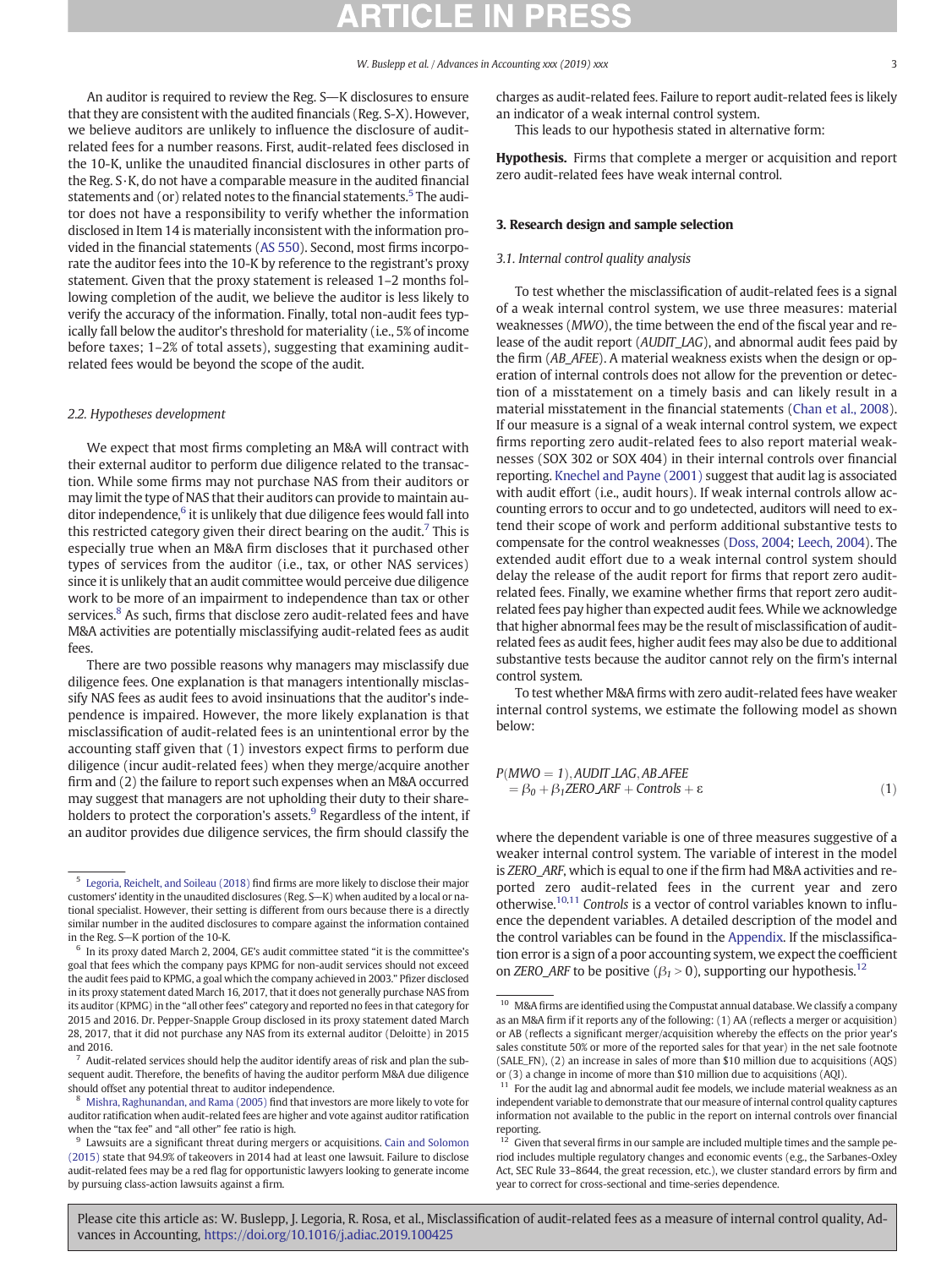# <span id="page-3-0"></span>Table 1

| Sample attrition                                                                          | Material weakness | Audit lag  | Abnormal audit fees |  |
|-------------------------------------------------------------------------------------------|-------------------|------------|---------------------|--|
|                                                                                           | Firm-years        | Firm-years | Firm-years          |  |
| Compustat firm-year observations with M&A activity from 2004 to 2015                      | 12.812            | 12.812     | 12.812              |  |
| Less: observations without auditor or SOX 302/404 opinion data from Audit Analytics       | $-5712$           | $-5712$    | $-5712$             |  |
| Less: financial firms and Utilities (SIC codes 6000–6999 and SIC codes 4900–4999)         | $-1833$           | $-1833$    | $-1833$             |  |
| Less: observations with common missing control variables (i.e., assets, net income, etc.) | $-328$            | $-328$     | $-328$              |  |
| Less: observations with insufficient data for abnormal audit fee analysis                 |                   | $\Omega$   | $-1071$             |  |
| Less: observations with insufficient data for remaining control variables                 | $-298$            | $-246$     | $-290$              |  |
| Final sample                                                                              | 4641              | 4693       | 3578                |  |

## 3.2. Sample selection

Table 1 summarizes the sample selection process. The initial sample consists of 12,812 observations in Compustat with a merger or acquisition between 2004 and 2015.<sup>13</sup> The data from Compustat was merged with auditor and internal control opinion data from Audit Analytics. Observations with missing auditor or internal control opinion data were excluded from the sample. Financial institutions (SIC codes 6000–6099) and utilities (SIC codes 4900–4999) are also excluded because regulated firms likely face different incentives than nonregulated firms [\(Ayers, Jiang, & Yeung, 2006\)](#page-8-0). Finally, we exclude any observation with missing data for remaining control variables. This results in a sample of 4641 (4693) [3578] observations for our tests of material weaknesses, (auditor report lag) and [abnormal audit fees].

## 4. Results

## 4.1. Descriptive statistics

[Table 2](#page-4-0) Panels A, B, and C, presents the descriptive statistics (means, medians and standard deviations) for our samples. We present those statistics for the full sample and separate based on the variable of interest (ZERO\_ARF). Approximately 47% of the M&A firms in our sample  $(2217 \div 4641)$  did not report any audit-related fees, suggesting that a large portion of the firms in our sample misclassified due diligence fees. One-fifth of the sample reported a material weakness in their internal controls over financial reporting.

Columns (A) and (B) of Panel A present the mean (median) values based on whether the company reported audit-related fees. The number of firms with a material weakness is significantly higher for sample A (M&A firms with no audit-related fees) relative to sample B (M&A firms with audit-related fees) ( $p < .01$ ). This finding is consistent with our hypothesis that M&A firms that misclassify audit-related fees have weak internal control systems. M&A firms that misclassify auditrelated fees also tend to be smaller in size (SIZE), have fewer business segments (NUM\_SEG) and foreign operations (FOR\_OPS), tend to be younger (FIRM\_AGE) and less profitable (ROA). Given the characteristics of the zero audit-related firms, it is unlikely that these firms are conducting the due diligence internally rather than outsourcing it to their auditor.

[Table 2](#page-4-0) Panel B presents the descriptive statistics for our audit lag sample. Similar to the M&A sample in Panel A, we find that 52.7%  $(2476 \div 4693)$  of firms do not report audit-related fees and one in five (21%) reported a MWO. Columns (A) and (B) present the means (medians) based on whether the company reported audit-related fees. We find that the lag in the audit report  $Ln(AUDIT\_LAG)$  is shorter for firms reporting no audit-related fees (sample A) relative to firms that report audit-related fees (sample B) which is inconsistent with hypothesis one. We find a similar result for abnormal audit fees in [Table 2](#page-4-0) Panel C. However, there are several factors (namely size of the firm) which may explain this inconsistency.

[Table 3](#page-5-0) presents the correlation table. The Pearson correlations between ZERO ARF and two of our three dependent variables [MWO and ln(AUDIT\_LAG)] are significantly positive and consistent with expectations. The correlation between ZERO\_ARF and AB\_AFEE is positive but not significant. Overall, the correlations analysis provides results consistent with our hypothesis. While we do find some correlations among the variables > 0.40 (correlation between SIZE and BIG4 = 0.59; correlation between SIZE and  $LOS = -0.41$ ), we note that none of the variance inflation factors exceeds 6.00, suggesting that multicollinearity is not a serious concern.

4.2. Is misclassification of audit-related fees a sign of weak internal control system?

In [Table 4,](#page-5-0) we present the results for whether M&A firms that misclassify audit-related fees are more likely to report a material weakness in their internal controls over financial reporting. Our model is based on the one used by [Ashbaugh-Skaife, Collins, Kinney, and LaFond \(2008\).](#page-8-0) Column (1) included all M&A firms regardless of whether the firm purchased tax or NAS from the auditor. Consistent with our hypothesis, the coefficient on ZERO\_ARF is significantly positive ( $\beta_1 = 0.193$ ;  $p < .05$ ), suggesting that misclassification of audit-related fees is a signal of a poor accounting system. Similar to [Ashbaugh-Skaife, Collins, and](#page-8-0) [Kinney \(2007\)](#page-8-0) and [Chen, Eshleman, and Soileau \(2017\)](#page-8-0), we find that a firm is more likely to report a material weakness when it has restated its prior year's financials (LAG\_RESTATE), when it has more business segments (NUM\_SEG) or foreign operations (FOR\_OPS), when it has higher sales growth (GROWTH), when it is less profitable (LOSS and ROA) or more insolvent (GCO and ZSCORE) or when the firm has greater cash flow volatility. Larger (SIZE) and older firms (FIRM\_AGE) as well as firms in highly litigious industries were less likely to report a material weakness.<sup>14</sup>

Column (2) restricts the sample to M&A firms that purchase some type of non-audit services from their auditor. While we see a decline in the  $\beta_1$  coefficient, it remains significantly positive ( $\beta_1 = 0.163$ ;  $p =$ .10). None of the control variables change dramatically except FIRM\_AGE and ROA are no longer significant. Overall, the results are consistent with our hypothesis that misclassification of audit-related fees is a signal of a poor accounting system..

Auditors are likely to perform more work after the end of the fiscal year when the firm has a weaker internal control system. This should

| Sample attrition                                                                          | Material weakness | Audit lag  | Abnorma  |
|-------------------------------------------------------------------------------------------|-------------------|------------|----------|
|                                                                                           | Firm-years        | Firm-years | Firm-yea |
| Compustat firm-year observations with M&A activity from 2004 to 2015                      | 12.812            | 12.812     | 12.812   |
| Less: observations without auditor or SOX 302/404 opinion data from Audit Analytics       | $-5712$           | $-5712$    | $-5712$  |
| Less: financial firms and Utilities (SIC codes 6000–6999 and SIC codes 4900–4999)         | $-1833$           | $-1833$    | $-1833$  |
| Less: observations with common missing control variables (i.e., assets, net income, etc.) | $-328$            | $-328$     | $-328$   |
| Less: observations with insufficient data for abnormal audit fee analysis                 |                   |            | $-1071$  |
| Less: observations with insufficient data for remaining control variables                 | $-298$            | $-246$     | $-290$   |
| Final sample                                                                              | 4641              | 4693       | 3578     |

<sup>&</sup>lt;sup>13</sup> Again, we limit our sample to firm-year observations that reported M&A activity because there should be a direct relation between M&A activities and fees disclosed in the audit-related fee category. For firms with no M&A activity, it is difficult to determine whether audit-related fees are misclassified. Auditor fees that should be classified as audit-related include fees for internal control reviews, attest services that are not required by statute or regulation, consultation concerning financial accounting and reporting standard, and employee benefit plans. With the exception of employee benefit plans, we cannot observe whether the company contracted its auditor to perform those audit-related services. While all publicly traded companies have employee benefit plans, some may not use their external auditor to perform the compliance audit. For example in 2016, Coca-Cola (E&Y; Banks Finley White & Co.), Chevron (PWC; Morris Davis Chan & Tran LLP) and Ford Motor Co. (PWC; Plante Moran PLLC) used a different auditor for the audit of their employee benefit plans.

 $^{14}\,$  Inclusion of corporate governance variables (audit committee size, board independence and number of board members) reduces the sample size by two-thirds. However, we find similar results when the variables are included in the model.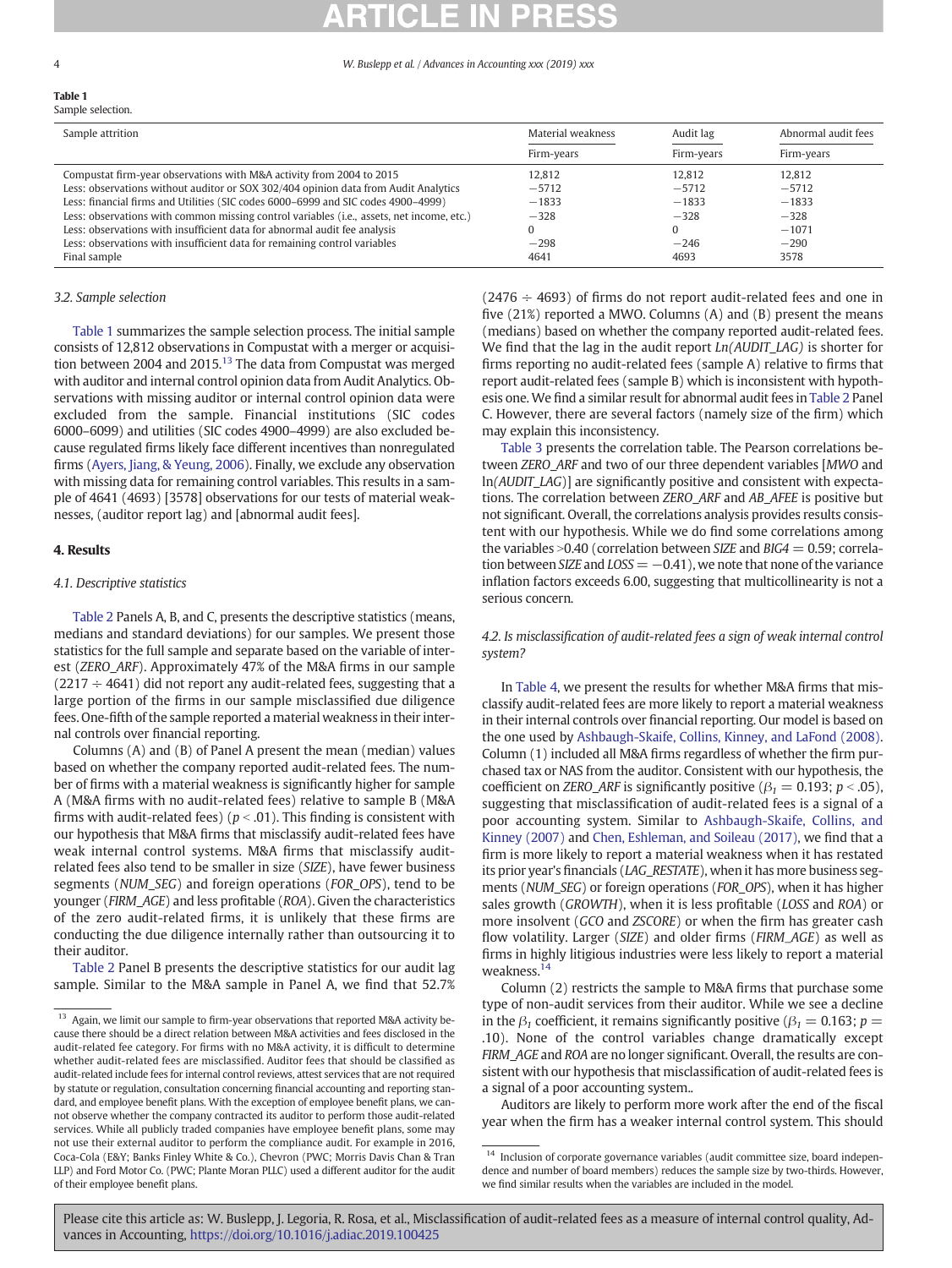## <span id="page-4-0"></span>Table 2

Descriptive statistics.

Panel A: Material weakness sample

| Full sample        |         |        |           | (A) No audit-related fees |        |           |            | (B) Audit-related fees |           | Difference in means     |         |
|--------------------|---------|--------|-----------|---------------------------|--------|-----------|------------|------------------------|-----------|-------------------------|---------|
| $N = 4641$         |         |        |           | $N = 2217$                |        |           | $N = 2424$ |                        |           | between $(A)$ and $(B)$ |         |
| Variable           | Mean    | Median | Std. Dev. | Mean                      | Median | Std. Dev. | Mean       | Median                 | Std. Dev. | t-Value                 | p-Value |
| <b>MWO</b>         | 0.21    | 0.00   | 0.41      | 0.30                      | 0.00   | 0.46      | 0.13       | 0.00                   | 0.33      | 15.06                   | < 01    |
| BIG4               | 0.69    | 1.00   | 0.46      | 0.50                      | 1.00   | 0.50      | 0.86       | 1.00                   | 0.35      | 28.25                   | < 01    |
| TIER <sub>2</sub>  | 0.08    | 0.00   | 0.27      | 0.10                      | 0.00   | 0.30      | 0.06       | 0.00                   | 0.24      | 5.31                    | < 01    |
| SPEC_LOC           | 0.30    | 0.00   | 0.46      | 0.20                      | 0.00   | 0.40      | 0.39       | 0.00                   | 0.49      | 14.89                   | < 01    |
| SPEC_NATL          | 0.20    | 0.00   | 0.40      | 0.13                      | 0.00   | 0.33      | 0.26       | 0.00                   | 0.44      | 11.45                   | < 01    |
| SIZE               | 6.08    | 6.23   | 2.23      | 4.90                      | 4.98   | 2.24      | 7.15       | 7.08                   | 1.59      | 39.96                   | < 01    |
| <b>RZSCORE</b>     | 5.46    | 6.00   | 2.51      | 5.11                      | 5.00   | 2.78      | 5.77       | 6.00                   | 2.19      | 9.01                    | < 01    |
| <b>GROWTH</b>      | 0.26    | 0.00   | 0.44      | 0.30                      | 0.00   | 0.46      | 0.23       | 0.00                   | 0.42      | 5.08                    | < 01    |
| NUM_SEG            | 0.72    | 0.69   | 0.73      | 0.57                      | 0.00   | 0.68      | 0.86       | 1.10                   | 0.74      | 14.22                   | < 01    |
| MB                 | 3.39    | 2.04   | 6.25      | 3.67                      | 1.82   | 7.51      | 3.15       | 2.18                   | 4.86      | 2.83                    | < 01    |
| LOSS               | 0.34    | 0.00   | 0.47      | 0.47                      | 0.00   | 0.50      | 0.22       | 0.00                   | 0.42      | 18.17                   | < 01    |
| <b>LITG</b>        | 0.27    | 0.00   | 0.45      | 0.31                      | 0.00   | 0.46      | 0.24       | 0.00                   | 0.43      | 5.08                    | < 01    |
| GCO                | 0.06    | 0.00   | 0.24      | 0.12                      | 0.00   | 0.32      | 0.01       | 0.00                   | 0.10      | 15.76                   | < 01    |
| FOR_OPS            | 0.59    | 1.00   | 0.49      | 0.43                      | 0.00   | 0.50      | 0.73       | 1.00                   | 0.45      | 21.48                   | < 01    |
| <b>RESTATE</b>     | 0.05    | 0.00   | 0.21      | 0.04                      | 0.00   | 0.21      | 0.05       | 0.00                   | 0.21      | 0.57                    | .57     |
| <b>LAG_RESTATE</b> | 0.04    | 0.00   | 0.20      | 0.04                      | 0.00   | 0.19      | 0.04       | 0.00                   | 0.20      | 0.75                    | .45     |
| <b>ROA</b>         | $-0.15$ | 0.07   | 1.98      | $-0.40$                   | 0.04   | 2.86      | 0.07       | 0.08                   | 0.15      | 8.01                    | < 01    |
| <b>RESTR</b>       | 0.00    | 0.00   | 0.12      | 0.01                      | 0.00   | 0.17      | 0.00       | 0.00                   | 0.01      | 0.52                    | .60     |
| <b>FIRM_AGE</b>    | 2.64    | 2.64   | 0.79      | 2.37                      | 2.48   | 0.81      | 2.89       | 2.83                   | 0.67      | 23.78                   | < 01    |
| <b>COMPLEX</b>     | 0.45    | 0.00   | 0.50      | 0.47                      | 0.00   | 0.50      | 0.42       | 0.00                   | 0.49      | 3.66                    | < 01    |
| $\sigma$ (CFO)     | 0.20    | 0.04   | 0.99      | 0.36                      | 0.06   | 1.40      | 0.06       | 0.03                   | 0.23      | 10.51                   | < 01    |

Panel B: Audit lag sample

| Full sample        |      |        |           |            | (A) No audit-related fees |           |            | (B) Audit-related fees | Difference in means |                         |         |  |
|--------------------|------|--------|-----------|------------|---------------------------|-----------|------------|------------------------|---------------------|-------------------------|---------|--|
| $N = 4693$         |      |        |           | $N = 2476$ |                           |           | $N = 2217$ |                        |                     | between $(A)$ and $(B)$ |         |  |
| Variable           | Mean | Median | Std. Dev. | Mean       | Median                    | Std. Dev. | Mean       | Median                 | Std. Dev.           | t-Value                 | p-Value |  |
| $ln(AUDIT_LAG)$    | 4.22 | 4.20   | 0.27      | 4.12       | 4.09                      | 0.22      | 4.32       | 4.32                   | 0.29                | 26.82                   | < 01    |  |
| BIG4               | 0.69 | 1.00   | 0.46      | 0.86       | 1.00                      | 0.35      | 0.50       | 0.00                   | 0.50                | 27.87                   | < 01    |  |
| TIER2              | 0.08 | 0.00   | 0.27      | 0.06       | 0.00                      | 0.24      | 0.10       | 0.00                   | 0.30                | 5.16                    | < 01    |  |
| SPEC_LOC           | 0.30 | 0.00   | 0.46      | 0.39       | 0.00                      | 0.49      | 0.19       | 0.00                   | 0.40                | 15.06                   | < 01    |  |
| SPEC_NATL          | 0.20 | 0.00   | 0.40      | 0.26       | 0.00                      | 0.44      | 0.13       | 0.00                   | 0.33                | 11.61                   | < 01    |  |
| <b>TEN SHORT</b>   | 0.54 | 1.00   | 0.50      | 0.42       | 0.00                      | 0.49      | 0.67       | 1.00                   | 0.47                | 17.87                   | < 01    |  |
| TEN_LONG           | 0.10 | 0.00   | 0.30      | 0.13       | 0.00                      | 0.34      | 0.06       | 0.00                   | 0.23                | 9.32                    | < 01    |  |
| SIZE               | 6.09 | 6.24   | 2.23      | 7.15       | 7.08                      | 1.59      | 4.90       | 4.98                   | 2.23                | 39.45                   | < 01    |  |
| <b>RZSCORE</b>     | 5.44 | 6.00   | 2.52      | 5.75       | 6.00                      | 2.21      | 5.10       | 5.00                   | 2.79                | 8.68                    | < 01    |  |
| <b>GROWTH</b>      | 0.26 | 0.00   | 0.44      | 0.23       | 0.00                      | 0.42      | 0.29       | 0.00                   | 0.46                | 5.03                    | < 01    |  |
| NUM_SEG            | 0.73 | 0.69   | 0.73      | 0.87       | 1.10                      | 0.74      | 0.57       | 0.00                   | 0.68                | 14.37                   | < 01    |  |
| МB                 | 3.38 | 2.03   | 6.24      | 3.14       | 2.18                      | 4.85      | 3.66       | 1.82                   | 7.49                | 2.81                    | < 01    |  |
| MWO                | 0.21 | 0.00   | 0.41      | 0.13       | 0.00                      | 0.33      | 0.30       | 0.00                   | 0.46                | 14.97                   | < 01    |  |
| LOSS               | 0.34 | 0.00   | 0.47      | 0.23       | 0.00                      | 0.42      | 0.47       | 0.00                   | 0.50                | 17.88                   | < 01    |  |
| LITG               | 0.27 | 0.00   | 0.45      | 0.24       | 0.00                      | 0.43      | 0.31       | 0.00                   | 0.46                | 5.04                    | < 01    |  |
| GCO                | 0.06 | 0.00   | 0.24      | 0.01       | 0.00                      | 0.10      | 0.12       | 0.00                   | 0.32                | 15.12                   | < 01    |  |
| FOR_OPS            | 0.59 | 1.00   | 0.49      | 0.73       | 1.00                      | 0.44      | 0.43       | 0.00                   | 0.50                | 21.54                   | < 01    |  |
| <b>BUSY</b>        | 0.73 | 1.00   | 0.44      | 0.74       | 1.00                      | 0.44      | 0.73       | 1.00                   | 0.45                | 0.78                    | .44     |  |
| <b>HIGHTECH</b>    | 0.22 | 0.00   | 0.41      | 0.21       | 0.00                      | 0.40      | 0.23       | 0.00                   | 0.42                | 1.77                    | .08     |  |
| <b>LAG RESTATE</b> | 0.04 | 0.00   | 0.20      | 0.04       | 0.00                      | 0.20      | 0.04       | 0.00                   | 0.19                | 0.76                    | .44     |  |

Panel C: Abnormal audit fees sample

| Full sample       |      |        |           |            | (A) No audit-related fees |           |           | (B) Audit-related fees | Difference in means |                         |         |  |
|-------------------|------|--------|-----------|------------|---------------------------|-----------|-----------|------------------------|---------------------|-------------------------|---------|--|
| $N = 3578$        |      |        |           | $N = 2647$ |                           |           | $N = 931$ |                        |                     | between $(A)$ and $(B)$ |         |  |
| Variable          | Mean | Median | Std. Dev. | Mean       | Median                    | Std. Dev. | Mean      | Median                 | Std. Dev.           | t-Value                 | p-Value |  |
| AB AFEE           | 0.00 | 0.02   | 0.44      | $-0.01$    | 0.01                      | 0.44      | 0.02      | 0.05                   | 0.44                | 1.86                    | .06     |  |
| BIG4              | 0.84 | 1.00   | 0.37      | 0.86       | 1.00                      | 0.34      | 0.77      | 1.00                   | 0.42                | 6.13                    | < 01    |  |
| TIER <sub>2</sub> | 0.07 | 0.00   | 0.26      | 0.06       | 0.00                      | 0.23      | 0.12      | 0.00                   | 0.33                | 5.46                    | < 01    |  |
| SPEC_LOC          | 0.39 | 0.00   | 0.49      | 0.40       | 0.00                      | 0.49      | 0.37      | 0.00                   | 0.48                | 1.69                    | .09     |  |
| <b>SPEC NATL</b>  | 0.25 | 0.00   | 0.43      | 0.26       | 0.00                      | 0.44      | 0.21      | 0.00                   | 0.41                | 3.11                    | < 01    |  |
| <b>TEN SHORT</b>  | 0.48 | 0.00   | 0.50      | 0.48       | 0.00                      | 0.50      | 0.49      | 0.00                   | 0.50                | 0.44                    | .66     |  |
| TEN_LONG          | 0.12 | 0.00   | 0.32      | 0.12       | 0.00                      | 0.33      | 0.11      | 0.00                   | 0.32                | 0.64                    | .52     |  |
| SIZE              | 6.88 | 6.74   | 1.56      | 7.09       | 7.02                      | 1.59      | 6.28      | 6.23                   | 1.31                | 15.38                   | < 01    |  |
| <b>RZSCORE</b>    | 5.91 | 6.00   | 2.17      | 5.87       | 6.00                      | 2.12      | 6.04      | 6.00                   | 2.33                | 1.94                    | .05     |  |
| <b>GROWTH</b>     | 0.21 | 0.00   | 0.41      | 0.20       | 0.00                      | 0.40      | 0.23      | 0.00                   | 0.42                | 1.50                    | .13     |  |
| <b>NUM SEG</b>    | 0.82 | 1.10   | 0.73      | 0.86       | 1.10                      | 0.74      | 0.72      | 0.69                   | 0.70                | 5.19                    | < 01    |  |
| <b>MWO</b>        | 0.15 | 0.00   | 0.36      | 0.14       | 0.00                      | 0.35      | 0.18      | 0.00                   | 0.38                | 2.69                    | < 01    |  |
| LOSS              | 0.24 | 0.00   | 0.43      | 0.22       | 0.00                      | 0.42      | 0.28      | 0.00                   | 0.45                | 3.25                    | < 01    |  |
| <b>LITG</b>       | 0.26 | 0.00   | 0.44      | 0.25       | 0.00                      | 0.43      | 0.28      | 0.00                   | 0.45                | 2.09                    | .04     |  |

(continued on next page)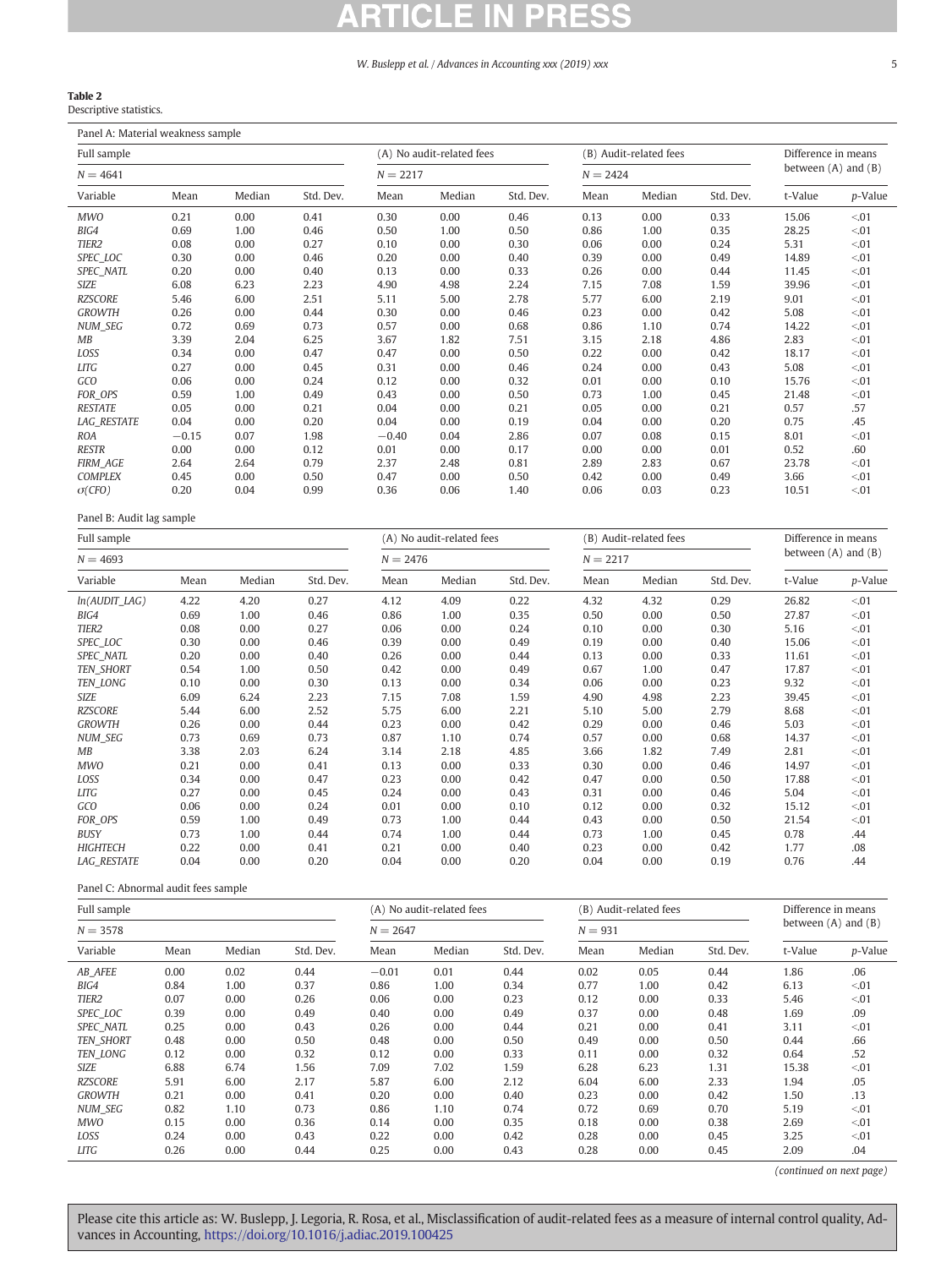## <span id="page-5-0"></span>Table 2 (continued)

## Panel C: Abnormal audit fees sample

| Full sample     |      |        |           | (A) No audit-related fees<br>$N = 2647$ |        |           |           | (B) Audit-related fees |           | Difference in means<br>between $(A)$ and $(B)$ |                 |
|-----------------|------|--------|-----------|-----------------------------------------|--------|-----------|-----------|------------------------|-----------|------------------------------------------------|-----------------|
| $N = 3578$      |      |        |           |                                         |        |           | $N = 931$ |                        |           |                                                |                 |
| Variable        | Mean | Median | Std. Dev. | Mean                                    | Median | Std. Dev. | Mean      | Median                 | Std. Dev. | t-Value                                        | <i>p</i> -Value |
| FOR OPS         | 0.70 | 1.00   | 0.46      | 0.73                                    | 1.00   | 0.45      | 0.62      | 1.00                   | 0.49      | 6.00                                           | < 01            |
| <b>RESTR</b>    | 0.00 | 0.00   | 0.01      | 0.00                                    | 0.00   | 0.01      | 0.00      | 0.00                   | 0.01      | 2.13                                           | .03             |
| <b>FIRM AGE</b> | 2.83 | 2.77   | 0.66      | 2.87                                    | 2.77   | 0.67      | 2.71      | 2.71                   | 0.59      | 6.65                                           | < 01            |
| <b>COMPLEX</b>  | 0.42 | 0.00   | 0.49      | 0.41                                    | 0.00   | 0.49      | 0.45      | 0.00                   | 0.50      | 2.09                                           | .04             |

See [Appendix](#page-7-0) for variable definitions.

### Table 3 Correlation matrix.

|      |                   | (1)     | (2)     | (3)     | (4)     | (5)     | (6)     | (7)     | (8)     | (9)     | (10)    | (11)    | (12)    | (13) |
|------|-------------------|---------|---------|---------|---------|---------|---------|---------|---------|---------|---------|---------|---------|------|
| (1)  | <b>ZERO ARF</b>   | 1.00    |         |         |         |         |         |         |         |         |         |         |         |      |
| (2)  | MWO               | 0.20    | 1.00    |         |         |         |         |         |         |         |         |         |         |      |
| (3)  | $ln(AUDIT_LAG)$   | 0.32    | 0.42    | 1.00    |         |         |         |         |         |         |         |         |         |      |
| (4)  | AB AFEE           | 0.03    | 0.04    | 0.00    | 1.00    |         |         |         |         |         |         |         |         |      |
| (5)  | SIZE              | $-0.50$ | $-0.34$ | $-0.53$ | $-0.01$ | 1.00    |         |         |         |         |         |         |         |      |
| (6)  | BIG4              | $-0.38$ | $-0.27$ | $-0.40$ | 0.24    | 0.59    | 1.00    |         |         |         |         |         |         |      |
| (7)  | TIER <sub>2</sub> | 0.09    | 0.03    | 0.06    | $-0.07$ | $-0.10$ | $-0.45$ | 1.00    |         |         |         |         |         |      |
| (8)  | SPEC LOC          | $-0.24$ | $-0.10$ | $-0.19$ | 0.04    | 0.29    | 0.27    | $-0.11$ | 1.00    |         |         |         |         |      |
| (9)  | <b>SPEC NATL</b>  | $-0.16$ | $-0.09$ | $-0.14$ | 0.10    | 0.25    | 0.32    | $-0.15$ | 0.32    | 1.00    |         |         |         |      |
| (10) | <b>TEN SHORT</b>  | 0.23    | 0.22    | 0.29    | $-0.03$ | $-0.31$ | $-0.24$ | 0.05    | $-0.13$ | $-0.10$ | 1.00    |         |         |      |
| (11) | <b>TEN LONG</b>   | $-0.12$ | $-0.10$ | $-0.18$ | 0.00    | 0.21    | 0.16    | $-0.05$ | 0.09    | 0.09    | $-0.37$ | 1.00    |         |      |
| (12) | FIRM AGE          | $-0.33$ | $-0.24$ | $-0.32$ | $-0.04$ | 0.47    | 0.27    | 0.01    | 0.20    | 0.17    | $-0.39$ | 0.25    | 1.00    |      |
| (13) | <b>COMPLEX</b>    | 0.05    | 0.01    | 0.07    | $-0.03$ | $-0.06$ | $-0.02$ | 0.01    | $-0.13$ | $-0.11$ | 0.02    | $-0.03$ | $-0.17$ | 1.00 |

Table above displays the Pearson correlation coefficients. Bolded coefficients are significant at the 5% level. See [Appendix](#page-7-0) for variable definitions.

### Table 4

Misclassification of audit-related fees and material weaknesses in internal controls over financial reporting.

|                      | Test of hypothesis one   |               |                        |                         |                        |                        | Misclassification of audit-related fees and audit report lag. |               |                         |          |                      |  |
|----------------------|--------------------------|---------------|------------------------|-------------------------|------------------------|------------------------|---------------------------------------------------------------|---------------|-------------------------|----------|----------------------|--|
| Variables            | Pred. sign               | All M&A firms |                        | M&A firms with<br>other |                        | Test of hypothesis one |                                                               |               |                         |          |                      |  |
|                      |                          |               |                        | NAS fees                |                        | Variables              | Pred. sign                                                    | All M&A firms |                         | NAS fees | M&A firms with other |  |
|                      |                          | (1)           |                        | (2)                     |                        |                        |                                                               |               | (1)                     |          |                      |  |
|                      |                          | Estimate      | z-stat                 | Estimate                | z-stat                 |                        |                                                               |               |                         | (2)      |                      |  |
| CONSTANT             | $\overline{\phantom{a}}$ | $-0.640$      | $-1.35$                | 0.007                   | 0.01                   |                        |                                                               | Estimate      | z-stat                  | Estimate | z-stat               |  |
| <b>ZERO ARF</b>      | $^{+}$                   | 0.193         | $1.85***$              | 0.163                   | $1.33*$                | CONSTANT               | $\overline{?}$                                                | 4.442         | $127.20^{\ast\ast\ast}$ | 4.535    | $93.04***$           |  |
| BIG4                 | $\overline{\phantom{0}}$ | $-0.602$      | $-6.55^{\ast\ast\ast}$ | $-0.290$                | $-0.92$                | ZERO_ARF               | $^{+}$                                                        | 0.035         | $4.34***$               | $-0.006$ | $-0.51$              |  |
| TIER <sub>2</sub>    | $\overline{\phantom{0}}$ | $-0.110$      | $-0.60$                | 0.028                   | 0.10                   | BIG4                   | $\qquad \qquad -$                                             | $-0.071$      | $-4.73***$              | $-0.026$ | $-1.34$ <sup>*</sup> |  |
| SPEC LOC             |                          | 0.147         | 1.29                   | 0.317                   | $2.11***$              | TIER <sub>2</sub>      | —                                                             | $-0.041$      | $-3.50***$              | 0.022    | 1.12                 |  |
| SPEC_NATL            | $\overline{\phantom{0}}$ | $-0.081$      | $-0.49$                | $-0.082$                | $-0.45$                | SPEC LOC               | $\qquad \qquad -$                                             | $-0.011$      | $-1.42$ <sup>*</sup>    | 0.001    | 0.08                 |  |
| <b>SIZE</b>          |                          | $-0.235$      | $-6.66^{\ast\ast\ast}$ | $-0.394$                | $-5.29***$             | <b>SPEC NATL</b>       | $\qquad \qquad -$                                             | 0.011         | 1.38                    | 0.011    | 1.24                 |  |
| <b>RZSCORE</b>       |                          | $-0.044$      | $-2.41***$             | $-0.120$                | $-3.50^{\ast\ast\ast}$ | <b>TEN SHORT</b>       | $^{+}$                                                        | 0.036         | $3.62***$               | 0.012    | 0.93                 |  |
| <b>GROWTH</b>        | $^{+}$                   | 0.312         | $2.75***$              | 0.431                   | $2.11***$              | TEN_LONG               | $\qquad \qquad -$                                             | $-0.015$      | $-1.42$ <sup>*</sup>    | $-0.010$ | $-0.72$              |  |
| NUM_SEG              | $^{+}$                   | 0.144         | $2.25***$              | 0.171                   | $1.60*$                | <b>SIZE</b>            | —                                                             | $-0.040$      | $-8.38***$              | $-0.053$ | $-10.45***$          |  |
| MB                   | $^{+}$                   | 0.006         | 0.93                   | 0.011                   | 0.95                   | <b>RZSCORE</b>         | $^{+}$                                                        | $-0.011$      | $-6.98***$              | $-0.016$ | $-10.02***$          |  |
| LOSS                 | $^{+}$                   | 0.612         | $5.52***$              | 0.616                   | $3.43***$              | <b>GROWTH</b>          | $^{+}$                                                        | 0.012         | $1.43*$                 | 0.006    | 0.53                 |  |
| <b>LITG</b>          | $\overline{\phantom{0}}$ | $-0.328$      | $-2.06***$             | $-0.394$                | $-1.83***$             | <b>NUM SEG</b>         | $^{+}$                                                        | $-0.002$      | $-0.29$                 | $-0.001$ | $-0.23$              |  |
| GCO                  | $^{+}$                   | 0.793         | $5.22***$              | 0.792                   | $1.45*$                | MB                     | $\qquad \qquad -$                                             | $-0.001$      | $-1.74***$              | $-0.002$ | $-2.00**$            |  |
| FOR OPS              | $^{+}$                   | 0.320         | $2.74***$              | 0.489                   | $2.11***$              | <b>MWO</b>             | $^{+}$                                                        | 0.136         | $7.55***$               | 0.135    | $4.72***$            |  |
| <b>RESTATE</b>       | $^{+}$                   | 0.121         | 0.46                   | 0.157                   | 0.34                   | LOSS                   | $^{+}$                                                        | 0.047         | $6.59***$               | 0.028    | $2.14***$            |  |
| <b>LAG RESTATE</b>   | $^{+}$                   | 1.220         | $5.62***$              | 1.308                   | $5.29***$              | <b>LITG</b>            | $^{+}$                                                        | $-0.028$      | $-4.57***$              | $-0.008$ | $-0.76$              |  |
| <b>ROA</b>           | $\overline{\phantom{a}}$ | 0.035         | 1.38                   | $-0.026$                | $-0.06$                | GCO                    | $^{+}$                                                        | 0.048         | $1.88***$               | 0.092    | 1.20                 |  |
| <b>RESTR</b>         | $^{+}$                   | 1.991         | 0.45                   | 8.883                   | 1.58                   | FOR OPS                | $^{+}$                                                        | 0.003         | 0.52                    | 0.016    | $1.63*$              |  |
| <b>FIRM AGE</b>      | $\overline{\phantom{0}}$ | $-0.327$      | $-4.25***$             | $-0.071$                | $-0.92$                | <b>BUSY</b>            | $^{+}$                                                        | $-0.007$      | $-0.65$                 | $-0.004$ | $-0.26$              |  |
| <b>COMPLEX</b>       | $^{+}$                   | 0.093         | 0.22                   | 0.546                   | 1.21                   | <b>HIGHTECH</b>        | $\overline{\phantom{a}}$                                      | $-0.001$      | $-0.08$                 | 0.016    | 0.97                 |  |
| $\sigma(CFO)$        | $^{+}$                   | 0.123         | $2.41***$              | 0.369                   | $2.05***$              | <b>LAG RESTATE</b>     | $^{+}$                                                        | 0.037         | 1.20                    | 0.049    | $1.72***$            |  |
| Control for year     |                          | Yes           |                        | Yes                     |                        | Control for year       |                                                               | Yes           |                         | Yes      |                      |  |
| Control for industry |                          | Yes           |                        | Yes                     |                        | Control for industry   |                                                               | Yes           |                         | Yes      |                      |  |
| Observations         |                          | 4641          |                        | 2654                    |                        | Observations           |                                                               | 4693          |                         | 2759     |                      |  |
| Pseudo $R^2$         |                          | 0.203         |                        | 0.171                   |                        | $R^2$                  |                                                               | 0.443         |                         | 0.326    |                      |  |

\*\*\*, \*\*, \* Indicate significance at the .01, .05, and .10 levels, respectively, for one-tailed tests where predicted and two-tailed otherwise. See [Appendix](#page-7-0) for variable definitions.

\*\*\*, \*\*, \*Indicate significance at the .01, .05, and .10 levels, respectively, for one-tailed tests where predicted and two-tailed otherwise. See [Appendix](#page-7-0) for variable definitions.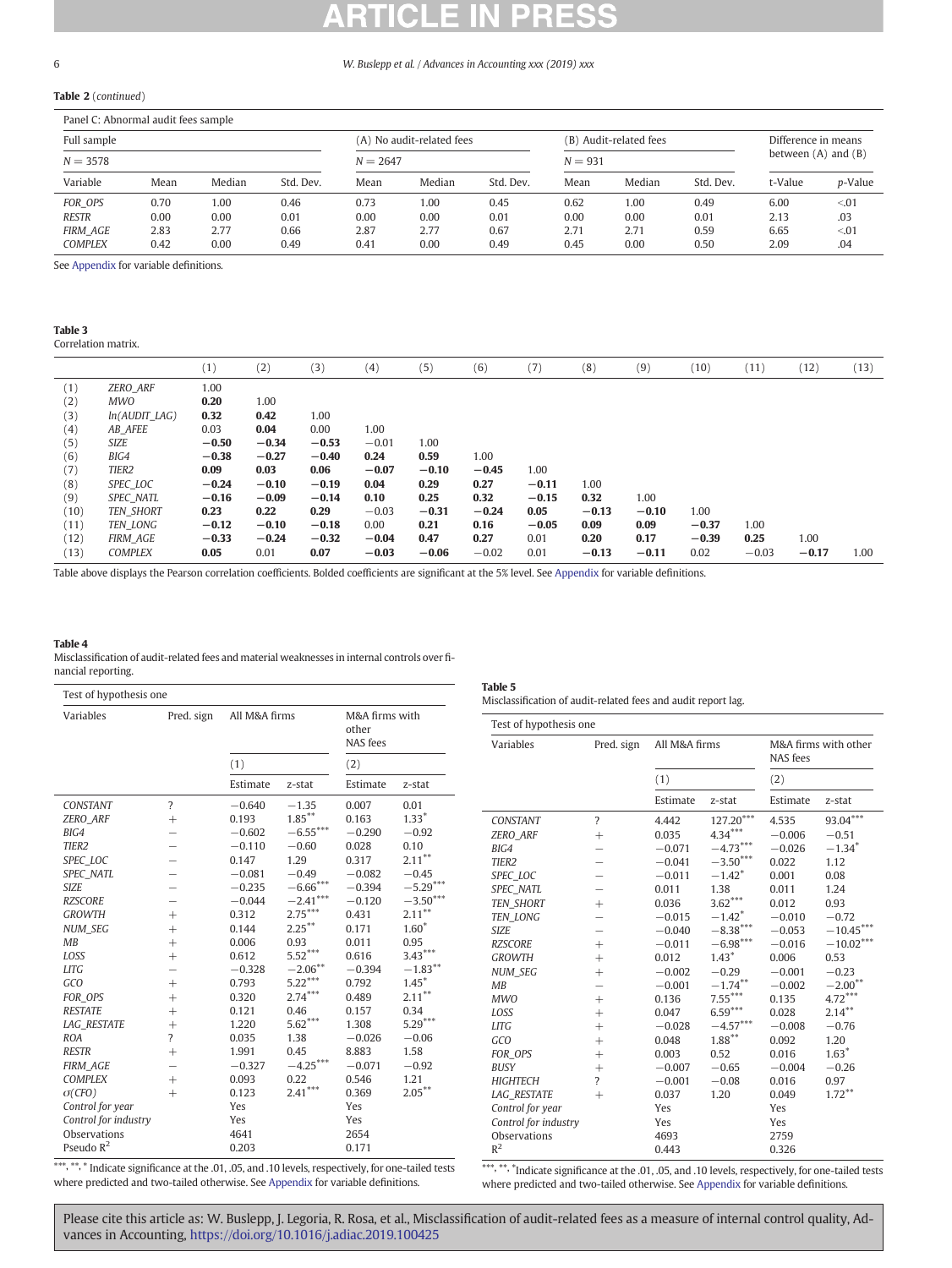## <span id="page-6-0"></span>Table 6

Misclassification of audit-related fees and abnormal audit fees.

| Test of hypothesis one |                          |               |            |                                  |                      |
|------------------------|--------------------------|---------------|------------|----------------------------------|----------------------|
| Variables              | Pred. sign               | All M&A firms |            | M&A firms with<br>other NAS fees |                      |
|                        |                          | (1)           |            | (2)                              |                      |
|                        |                          | Estimate      | t-stat     | Estimate                         | t-stat               |
| <b>CONSTANT</b>        | $\overline{\phantom{a}}$ | 0.091         | 0.92       | 0.277                            | $2.69***$            |
| <b>ZERO ARF</b>        | $^{+}$                   | 0.034         | $1.63*$    | 0.032                            | $1.30*$              |
| BIG4                   | $^{+}$                   | 0.500         | $11.49***$ | 0.558                            | $11.14***$           |
| TIER <sub>2</sub>      | $^{+}$                   | 0.274         | $5.90***$  | 0.310                            | $6.15***$            |
| SPEC LOC               | $^{+}$                   | 0.026         | 1.05       | 0.020                            | 0.79                 |
| <b>SPEC NATL</b>       | $^{+}$                   | 0.070         | $2.46***$  | 0.073                            | $2.32**$             |
| <b>TEN SHORT</b>       |                          | 0.004         | 0.10       | 0.018                            | 0.50                 |
| TEN_LONG               | $^{+}$                   | $-0.020$      | $-0.73$    | $-0.017$                         | $-0.67$              |
| <b>SIZE</b>            |                          | $-0.029$      | $-3.31***$ | $-0.027$                         | $-2.63***$           |
| <b>RZSCORE</b>         |                          | $-0.017$      | $-2.47***$ | $-0.016$                         | $-2.05***$           |
| <b>GROWTH</b>          | $\overline{\phantom{a}}$ | 0.034         | 1.44       | 0.041                            | 1.50                 |
| <b>NUM SEG</b>         | $^{+}$                   | $-0.032$      | $-1.99***$ | $-0.037$                         | $-2.25***$           |
| <b>MWO</b>             | $^{+}$                   | 0.070         | $2.51***$  | 0.069                            | $2.53***$            |
| LOSS                   |                          | $-0.044$      | $-2.53***$ | $-0.045$                         | $-1.85***$           |
| <b>LITG</b>            |                          | $-0.038$      | $-1.14$    | $-0.046$                         | $-1.31$ <sup>*</sup> |
| FOR OPS                | $\overline{\mathcal{E}}$ | $-0.129$      | $-5.54***$ | $-0.148$                         | $-6.10***$           |
| <b>RESTR</b>           | $\overline{\mathcal{L}}$ | 2.618         | $4.98***$  | 2.635                            | $4.50***$            |
| <b>FIRM AGE</b>        | $\overline{\mathcal{L}}$ | 0.004         | 0.19       | 0.011                            | 0.57                 |
| <b>COMPLEX</b>         |                          | $-0.023$      | $-0.41$    | $-0.034$                         | $-0.60$              |
| Control for year       |                          | Yes           |            | Yes                              |                      |
| Control for industry   |                          | Yes           |            | Yes                              |                      |
| <b>Observations</b>    |                          | 3578          |            | 2956                             |                      |
| $R^2$                  |                          | 0.153         |            | 0.157                            |                      |

\*\*\*, \*\*, \*Indicate significance at the .01, .05, and .10 levels, respectively, for one-tailed tests where predicted and two-tailed otherwise. See [Appendix](#page-7-0) for variable definitions.

lead to a delay in the audit report. In [Table 5](#page-5-0), we regress our audit report lag on our misclassified audit-related fees model and control variables based on [Amin, Eshleman, and Feng \(2018\).](#page-8-0) Again, Column (1) included all M&A firms regardless of whether the firm purchased tax or NAS from the auditor. There is a longer delay in the audit report when the auditor was recently appointed (TEN\_SHORT), the firm has high growth (GROWTH), the firm has a material weakness in its internal control system (MWO), the firm reported a loss (LOSS) or the firm received a going concern opinion (GCO). There is a shorter delay in the audit report for firms audited by larger auditors (BIG4 and TIER2), local industryspecialist auditors (SPEC LOC), or auditors with a longer tenure (TEN\_LONG). There is also a short delay in the audit report for larger firms (SIZE), more financially stable firms (RZSCORE), firms with a higher market-to-book ratio (MB) and firms in litigious industries (LITG). Consistent with our hypothesis, the coefficient on ZERO\_ARF is significantly positive ( $\beta_1 = 0.035$ ;  $p < .01$ ), indicating that misclassified audit-related fees is associated with more audit work. These results are consistent with misclassification of audit-related fees being a signal of a weak internal control system. In Column (2), we restrict the sample to firms that purchase other non-audit services. The coefficient on ZERO\_ARF is not statistically significant. The difference in results between Columns (1) and (2) is likely due to a reduction in sample size. The majority of variables that were significant in Column (1) are insignificant in Column (2). Overall, the findings provide some support for our hypothesis.

Table 6 presents the results for the test of our hypothesis using abnormal audit fees as the dependent variable. Auditors are expected to charge higher audit fees when the firm has a weaker internal control environment. To test this prediction, we estimate abnormal audit fees (AB AFEE) following [Doogar, Sivadasan, and Solomon \(2015\).](#page-8-0) We then regress AB\_AFEE on our measure of internal control quality (ZERO\_ARF), audit quality and firm-specific control variables. Abnormal audit fees are lower when the firm is larger (SIZE), more financially stable (RZSCORE), has more business segments (NUM\_SEG) and reports a loss (LOSS). Abnormal audit fees are higher when the firm is audited

| . .<br>$\sim$ |
|---------------|
|---------------|

Misclassification of audit-related fees bifurcated by Big Four and Non-Big four auditors.

|                                                                                                                | $Y = MWO$                                 |                    |                                          | $Y = ln(AUDIT LAG)$                   | $Y = AB$ AFEE                            |                                     |  |
|----------------------------------------------------------------------------------------------------------------|-------------------------------------------|--------------------|------------------------------------------|---------------------------------------|------------------------------------------|-------------------------------------|--|
|                                                                                                                | Est.                                      | z-stat             | Est.                                     | t-stat                                | Est.                                     | t-stat                              |  |
| Big four sample<br><b>CONSTANT</b><br><b>ZERO ARF</b><br><b>MWO</b><br>Observations<br>$R^2$ /Pseudo $R^2$     | 0.543<br>0.170<br>N/A<br>3141<br>0.141    | 0.84<br>$1.33*$    | 4.498<br>0.016<br>0.146<br>3226<br>0.318 | 96.89***<br>$1.61***$<br>$5.88***$    | 1.027<br>0.042<br>0.076<br>3004<br>0.101 | $8.24***$<br>$1.92***$<br>$2.53***$ |  |
| Non-big four sample<br><b>CONSTANT</b><br><b>ZERO ARF</b><br><b>MWO</b><br>Observations<br>$R^2$ /Pseudo $R^2$ | $-3.014$<br>0.326<br>N/A<br>1435<br>0.186 | $-2.08***$<br>1.19 | 4.346<br>0.090<br>0.121<br>1467<br>0.355 | $113.30***$<br>$9.13***$<br>$6.13***$ | 0.269<br>0.037<br>0.059<br>574<br>0.242  | 0.94<br>0.72<br>1.04                |  |

\*\*\*, \*\*, \*Indicate significance at the .01, .05, and .10 levels, respectively, for one-tailed tests where predicted and two-tailed otherwise. See [Appendix](#page-7-0) for variable definitions.

by a Big Four, Tier 2 (BIG4 and TIER2) or national industry-specialist auditor or when the firm has a material weakness in its internal control system (MWO). Consistent with our hypothesis, the coefficient on ZERO ARF is significantly positive ( $\beta_1 = 0.034$ ; p = .05), suggesting that M&A firms that misclassify audit-related fees have significantly higher abnormal audit fees. When we limit the sample to firms that purchase non-audit services from their auditor (Column (2)), the coefficient decreases but remains significantly positive ( $\beta_1 = 0.032$ ; p < .10). Overall, the results support our claim that misreporting of auditrelated fees is a signal of a weak internal control system.

### 5. Additional tests

#### 5.1. Big Four vs. non-Big Four analysis

In untabulated results, the type of auditor is an important factor in determining whether audit-related fees are missclassified.15 Smaller auditors may not have the competence or capacity to provide due diligence services to their clients. In this situation, firms would be more likely to use outside third parties for due diligence services rather than their auditors. Given that smaller auditors tend to audit small firms with weaker internal control systems, our measure (misclassification of audit-related fees) may simply be capturing a size effect. To test this theory, we separate the sample into firms audited by Big Four and firms audited by non-Big Four auditors. The results shown in Table 7 suggest that our measure is capturing misclassification of auditrelated fees. For our Big Four sample, ZERO\_ARF is positively associated with material weaknesses, audit report lag, abnormal audit fees and abnormal accruals. For our non-Big Four sample, ZERO\_ARF is only associated with audit report lag and abnormal accruals. Given that firms audited by Big Four auditors are more likely to use their auditor for due diligence services, the results support our conclusion that misclassification audit-related fees is a signal of a weak internal control system.

## 6. Conclusion

Prior literature suggests that the quality of a firm's internal control system impacts its financial reporting, auditor effort and decision making. The majority of prior research uses material weaknesses as the measure of internal control quality despite the known limitations of the measure. We hypothesize that misclassification errors in the unaudited disclosures portion of the annual 10-K can be used as an alternative proxy for internal control quality given that they are unaudited and come from the same reporting system that produced the audited

<sup>&</sup>lt;sup>15</sup> The two major determinants of misclassified audit-related fees are size (larger firms are less likely to misclassify) and type of auditor.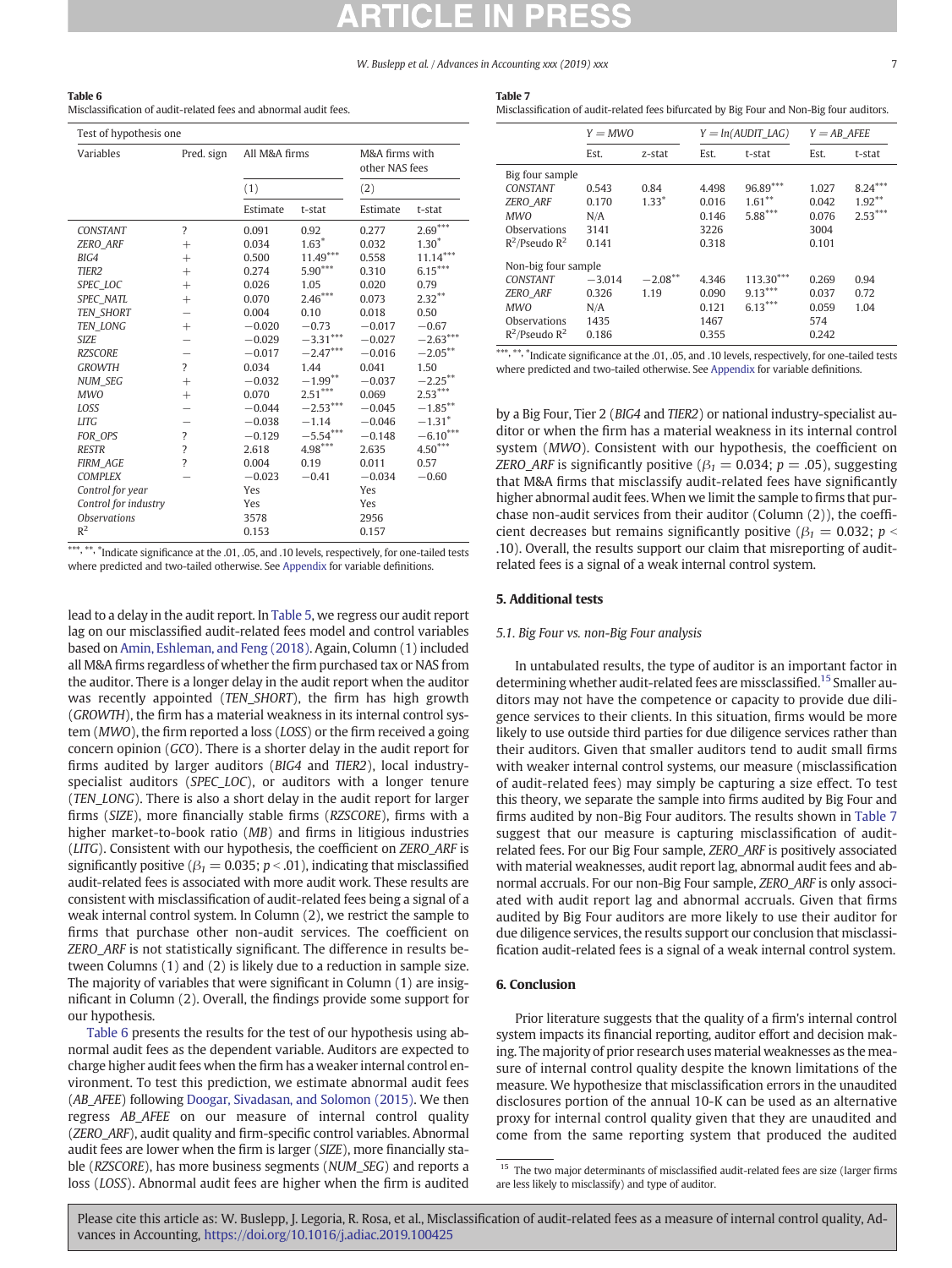<span id="page-7-0"></span>

financials. Using a sample of M&A firms from 2004 to 2015, we investigate whether M&A firms that misclassify audit-related fees have lower internal control quality. We find evidence that M&A firms that misclassify audit-related fees are more likely to report a material weakness in their control environment, experience a longer delay in receiving their audit report and pay higher audit fees.

Our findings have several important implications. First and foremost, we address the need for an alternative proxy for internal control quality. While our measure is limited to firms that completed an M&A in the past year, future research may identify other errors in the unaudited disclosures that can be used to signal internal control. Further, we believe our measure (unlike material weaknesses) is less likely to be influenced

 $Prob(MWO = 1) = a + \beta_1 ZERO\_ARF + \beta_2 LAG\_RESTATE + \beta_3 RESTATE + \beta_4 SIZE + \beta_5 NUM\_SEG$ 

+  $\beta_6$ FOR\_OPS +  $\beta_7$ RESTR +  $\beta_8$ GROWTH +  $\beta_9$ RZSCORE +  $\beta_{10}$ LOSS +  $\beta_{11}$ FIRM\_AGE

## Appendix

## Models used in study

Material weakness model

(COMPUSTAT variables in parentheses)

by auditor independence issues given that misclassification of auditrelated fees typically occurs after completion of the audit and would typically be a misstatement by the employee of the company. Finally, our results suggest that Reg. S-K disclosures, such as NAS fee disclosures, can be used to address other research questions besides auditor independence issues.

## Acknowledgements

The authors thank attendees at the 2018 AAA Audit Midyear Meeting, Larry Abbott, and workshop participants at Louisiana State University for helpful comments and suggestions.

|                        | $+\beta_{12}$ GCO + $\beta_{13}$ LITG + $\beta_{14}$ COMPLEX + $\beta_{15}$ o(CFO) + $\beta_{16}$ ROA + $\beta_{17}$ MB + $\beta_{17}$ BIG4<br>+ $\beta_{18}$ TIER2 + $\beta_{19}$ SPEC_LOC + $\beta_{20}$ SPEC_NATL + $\Sigma$ YEAR + $\Sigma$ INDUSTRY + $\varepsilon$ |
|------------------------|--------------------------------------------------------------------------------------------------------------------------------------------------------------------------------------------------------------------------------------------------------------------------|
| <b>Variable</b>        | <b>Variable definition</b>                                                                                                                                                                                                                                               |
| <b>MWO</b>             | = an indicator variable set equal to one if the firm disclosed material weakness under SOX302 or received an adverse opinion under SOX404 in the prior, current                                                                                                          |
|                        | or subsequent year, and zero otherwise.                                                                                                                                                                                                                                  |
| ZERO_ARF               | $=$ an indicator variable equal to one if the firm had M&A activities in the current year and reported zero audit-related fees.                                                                                                                                          |
| <b>LAG RESTATE</b>     | $=$ an indicator variable set equal to one if the prior year financial statements were restated, and zero otherwise.                                                                                                                                                     |
| <b>RESTATE</b>         | $=$ an indicator variable set equal to one if the current year financial statements were restated, and zero otherwise.                                                                                                                                                   |
| SIZE                   | $=$ the natural log of total assets (AT).                                                                                                                                                                                                                                |
| <b>NUM SEG</b>         | $=$ the log of the number of segments in a given year.                                                                                                                                                                                                                   |
| FOR OPS                | $=$ an indicator variable set equal to 1 if the firm reported foreign income taxes (TXFO), zero otherwise.                                                                                                                                                               |
| <b>RESTR</b>           | $=$ an indicator variable defined as 1 if the company reported restructuring costs (RCP) during the year, zero otherwise.                                                                                                                                                |
| <b>GROWTH</b>          | $=$ defined as one if the average growth rate in sales over the current year and previous 2 years is in the upper quintile, and zero otherwise.                                                                                                                          |
| <b>RZSCORE</b>         | $=$ defined as the decile rank of Altman's (1968) z-score measure of bankruptcy risk.                                                                                                                                                                                    |
| LOSS                   | $=$ an indicator variable equal to 1 if the firm reported a loss (NI) in the current year, 0 otherwise.                                                                                                                                                                  |
| <b>FIRM_AGE</b>        | $=$ the natural log of firm age. Firm age is measured by the number of years the firm has data on COMPUSTAT.                                                                                                                                                             |
| GCO                    | $=$ an indicator variable coded as one if the firm receives a going concern opinion in the current year, zero otherwise.                                                                                                                                                 |
| <b>LITG</b>            | $=$ an indicator variable equal to 1 if the firm operates in a high litigation industry (SIC codes 2833–2836, 3570–3577, 3600–3674, 5200–5961, and 7370) and<br>zero otherwise.                                                                                          |
| <b>COMPLEX</b>         | $=$ an indicator variable set equal to one if the firm is in an industry listed in the AICPA audit guide, and zero otherwise.                                                                                                                                            |
| $\sigma$ (CFO)         | $=$ standard deviation of cash flows (OANCF) divided by total assets (AT). Three years of data are required to measure this variable.                                                                                                                                    |
| ROA                    | $=$ net income (NI) divided by total assets (AT) for the current year.                                                                                                                                                                                                   |
| МB                     | $=$ the market value of equity divided by the book value of equity.                                                                                                                                                                                                      |
| BIG4                   | $=$ an indicator variable equal to 1 if the client used a BIG-N auditor, zero otherwise.                                                                                                                                                                                 |
| TIER <sub>2</sub>      | $=$ an indicator variable equal to 1 if the firm is audited by BDO or Grant Thornton, and zero otherwise.                                                                                                                                                                |
| SPEC_LOC               | $=$ an indicator variable for local (MSA) industry specialist auditor, equal to 1 if the company's auditor has at least a 50% market share (based on total sales) in a                                                                                                   |
|                        | city-industry, and zero otherwise.                                                                                                                                                                                                                                       |
| SPEC_NATL              | $=$ an indicator variable for national industry specialist auditor, equal to 1 if the company's auditor has at least a 30% market share (based on total sales) in an                                                                                                     |
| YEAR                   | industry, and zero otherwise.                                                                                                                                                                                                                                            |
| <b>INDUSTRY</b>        | $=$ indicator variables for sample years.<br>$=$ indicator variables for two-digit SIC industries.                                                                                                                                                                       |
|                        |                                                                                                                                                                                                                                                                          |
| Audit report lag model |                                                                                                                                                                                                                                                                          |
|                        | $ln(AUDIT_LAG) = a + \beta_1 ZERO_RRF + \beta_2 BIG4 + \beta_3 TIER2 + \beta_4 SPEC_LOC + \beta_5 SPEC_RATL$                                                                                                                                                             |
|                        | $+\beta_6$ TEN_SHORT + $\beta_7$ TEN_LONG + $\beta_8$ SIZE + $\beta_9$ RZSCORE + $\beta_{10}$ GROWTH                                                                                                                                                                     |
|                        | $+\beta_{11}$ NUM_SEG $+\beta_{12}$ MB $+\beta_{13}$ MWO $+\beta_{14}$ LOSS $+\beta_{15}$ LITG $+\beta_{16}$ GCO $+\beta_{17}$ FOR_OPS<br>$+\beta_{18}$ BUSY + $\beta_{19}$ HIGHTECH + $\beta_{20}$ LAG_RESTATE + $\Sigma$ YEAR + $\Sigma$ INDUSTRY + $\varepsilon$      |
|                        |                                                                                                                                                                                                                                                                          |
| <b>Variable</b>        | <b>Variable definition</b>                                                                                                                                                                                                                                               |
| Ln(AUDIT LAG)          | $=$ The natural log of the number of days between the company's fiscal year end and the date of the audit report.                                                                                                                                                        |
| ZERO_ARF               | $=$ an indicator variable equal to one if the firm had M&A activities in the current year and reported zero audit-related fees.                                                                                                                                          |
| BIG4                   | $=$ an indicator variable equal to 1 if the client used a BIG-N auditor, zero otherwise.                                                                                                                                                                                 |
| TIER <sub>2</sub>      | $=$ an indicator variable equal to 1 if the firm is audited by BDO or Grant Thornton, and zero otherwise.                                                                                                                                                                |
| SPEC_LOC               | $=$ an indicator variable for local (MSA) industry specialist auditor, equal to 1 if the company's auditor has at least a 50% market share (based on total sales) in a<br>city-industry, and zero otherwise.                                                             |
| SPEC_NATL              | $=$ an indicator variable for national industry specialist auditor, equal to 1 if the company's auditor has at least a 30% market share (based on total sales) in an                                                                                                     |
|                        | industry, and zero otherwise.                                                                                                                                                                                                                                            |
| <b>TEN SHORT</b>       | $=$ an indicator variable equal to 1 if the current auditor has audited the company for 3 years or less, zero otherwise.                                                                                                                                                 |
| TEN_LONG               | $=$ an indicator variable equal to 1 if the current auditor has audited the company for more than 8 years, zero otherwise                                                                                                                                                |
| <b>SIZE</b>            | $=$ the natural log of total assets (AT).                                                                                                                                                                                                                                |
| <b>RZSCORE</b>         | $=$ defined as the decile rank of Altman's (1968) z-score measure of bankruptcy risk.                                                                                                                                                                                    |
| <b>GROWTH</b>          | $=$ defined as one if the average growth rate in sales over the current year and previous 2 years is in the upper quintile, and zero otherwise.                                                                                                                          |
| <b>NUM SEG</b>         | $=$ the log of the number of segments in a given year.                                                                                                                                                                                                                   |
|                        |                                                                                                                                                                                                                                                                          |
|                        |                                                                                                                                                                                                                                                                          |
|                        | Please cite this article as: W. Buslepp, J. Legoria, R. Rosa, et al., Misclassification of audit-related fees as a measure of internal control quality, Ad-                                                                                                              |
|                        | vances in Accounting, https://doi.org/10.1016/j.adiac.2019.100425                                                                                                                                                                                                        |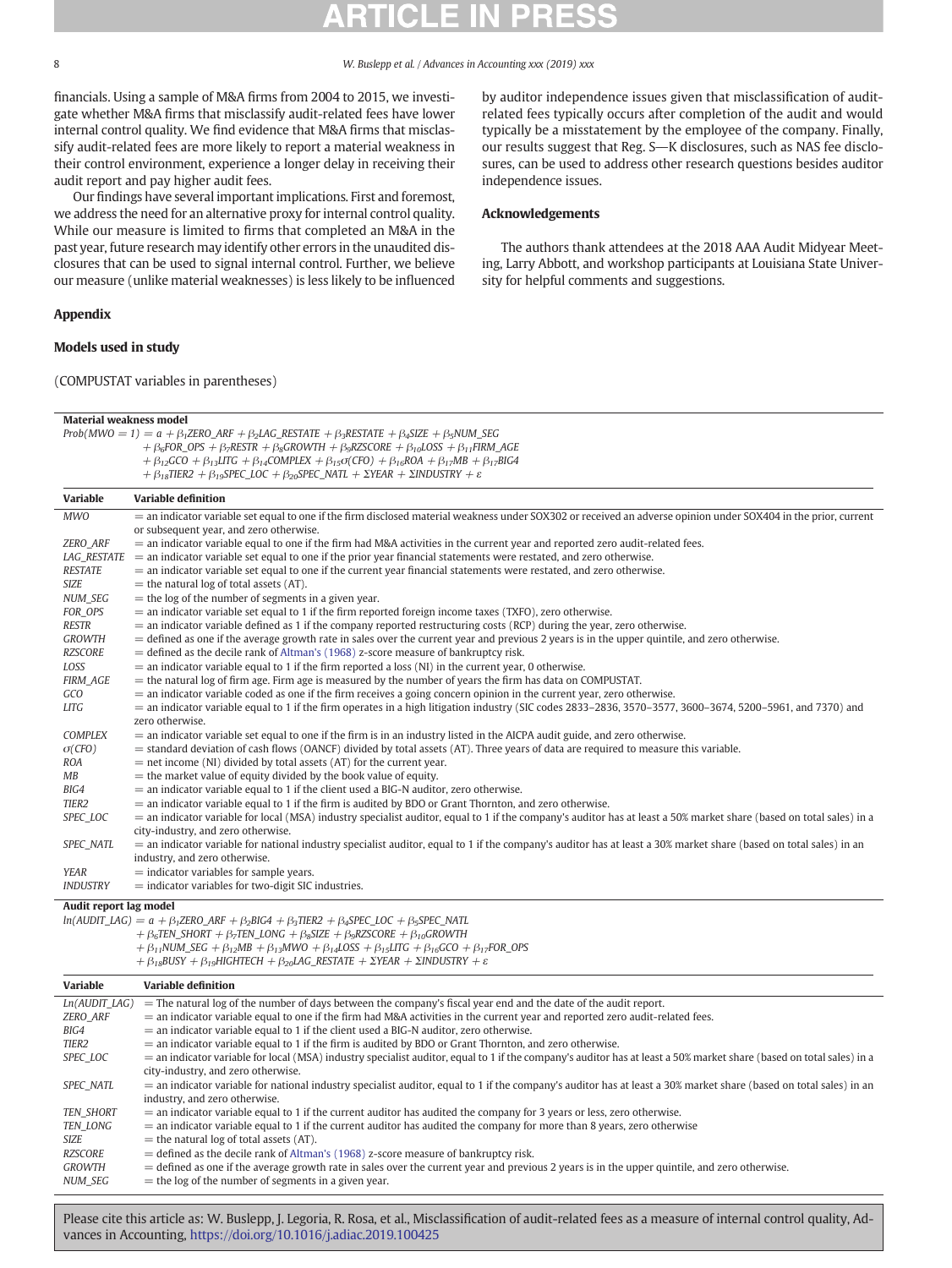<span id="page-8-0"></span>

| МB                 | $=$ the market value of equity divided by the book value of equity.                                                                                          |
|--------------------|--------------------------------------------------------------------------------------------------------------------------------------------------------------|
| MWO                | $=$ an indicator variable set equal to one if the firm disclosed material weakness under SOX302 or received an adverse opinion under SOX404 in the prior,    |
|                    | current or subsequent year, and zero otherwise.                                                                                                              |
| LOSS               | $=$ an indicator variable equal to 1 if the firm reported a loss (NI) in the current year, 0 otherwise.                                                      |
| LITG               | $=$ an indicator variable equal to 1 if the firm operates in a high litigation industry (SIC codes 2833–2836, 3570–3577, 3600–3674, 5200–5961, and 7370) and |
|                    | zero otherwise.                                                                                                                                              |
| GCO                | $=$ an indicator variable coded as one if the firm receives a going concern opinion in the current year, zero otherwise.                                     |
| FOR OPS            | $=$ an indicator variable set equal to 1 if the firm reported foreign income taxes (TXFO), zero otherwise.                                                   |
| BUSY               | $=$ an indicator variable equal to one if the auditee fiscal year ends in December, and zero otherwise.                                                      |
| <b>HIGHTECH</b>    | $=$ an indicator variable equal to 1 if the client operates in a high-tech industry (three-digit SIC code 283, 284, 357, 366, 367, 371, 382, 384, or 737), 0 |
|                    | otherwise.                                                                                                                                                   |
| <b>LAG RESTATE</b> | $=$ an indicator variable set equal to one if the prior year financial statements were restated, and zero otherwise.                                         |
| YEAR               | $=$ indicator variables for sample years.                                                                                                                    |
| <b>INDUSTRY</b>    | $=$ indicator variables for two-digit SIC industries.                                                                                                        |

Abnormal audit fees model

 $AB\_AFEE = a + \beta_1 ZERO\_ARF + \beta_2 BIG4 + \beta_3 TIER2 + \beta_4 SPEC\_LOC + \beta_5 SPEC\_NATL$ 

 $+ \beta_6$ TEN\_SHORT + β7TEN\_LONG + B<sub>8</sub>SIZE + β<sub>9</sub>RZSCORE + β<sub>10</sub>GROWTH

- $+ \beta_{11}$ NUM\_SEG +  $\beta_{12}$ MWO +  $\beta_{13}$ LOSS +  $\beta_{14}$ LITG +  $\beta_{15}$ FOR\_OPS +  $\beta_{16}$ RESTR
- $+ \beta_{17}$ FIRM\_AGE  $+ \beta_{18}$ COMPLEX  $+ \Sigma$ YEAR  $+ \Sigma$ INDUSTRY  $+ \varepsilon$

| Variable          | <b>Variable definition</b>                                                                                                                                             |
|-------------------|------------------------------------------------------------------------------------------------------------------------------------------------------------------------|
| AB_AFEE           | $=$ Abnormal audit fees calculated using the Doogar et al. (2015) method                                                                                               |
| ZERO_ARF          | $=$ an indicator variable equal to one if the firm had M&A activities in the current year and reported zero audit-related fees.                                        |
| BIG4              | $=$ an indicator variable equal to 1 if the client used a BIG-N auditor, zero otherwise.                                                                               |
| TIER <sub>2</sub> | $=$ an indicator variable equal to 1 if the firm is audited by BDO or Grant Thornton, and zero otherwise.                                                              |
| SPEC_LOC          | $=$ an indicator variable for local (MSA) industry specialist auditor, equal to 1 if the company's auditor has at least a 50% market share (based on total sales) in a |
|                   | city-industry, and zero otherwise.                                                                                                                                     |
| SPEC NATL         | $=$ an indicator variable for national industry specialist auditor, equal to 1 if the company's auditor has at least a 30% market share (based on total sales) in an   |
|                   | industry, and zero otherwise.                                                                                                                                          |
| TEN SHORT         | $=$ an indicator variable equal to 1 if the current auditor has audited the company for 3 years or less, zero otherwise.                                               |
| TEN_LONG          | $=$ an indicator variable equal to 1 if the current auditor has audited the company for more than 8 years, zero otherwise                                              |
| <b>SIZE</b>       | $=$ the natural log of total assets (AT).                                                                                                                              |
| RZSCORE           | $=$ defined as the decile rank of Altman's (1968) z-score measure of bankruptcy risk.                                                                                  |
| <b>GROWTH</b>     | $=$ defined as one if the average growth rate in sales over the current year and previous 2 years is in the upper quintile, and zero otherwise.                        |
| NUM_SEG           | $=$ the log of the number of segments in a given year.                                                                                                                 |
| <b>MWO</b>        | = an indicator variable set equal to one if the firm disclosed material weakness under SOX302 or received an adverse opinion under SOX404 in the prior, current        |
|                   | or subsequent year, and zero otherwise.                                                                                                                                |
| LOSS              | $=$ an indicator variable equal to 1 if the firm reported a loss (NI) in the current year, 0 otherwise.                                                                |
| <b>LITG</b>       | $=$ an indicator variable equal to 1 if the firm operates in a high litigation industry (SIC codes 2833–2836, 3570–3577, 3600–3674, 5200–5961, and 7370) and zero      |
|                   | otherwise.                                                                                                                                                             |
| FOR_OPS           | $=$ an indicator variable set equal to 1 if the firm reported foreign income taxes (TXFO), zero otherwise.                                                             |
| <b>RESTR</b>      | $=$ an indicator variable defined as 1 if the company reported restructuring costs (RCP) during the year, zero otherwise.                                              |
| <b>FIRM_AGE</b>   | $=$ the natural log of firm age. Firm age is measured by the number of years the firm has data on COMPUSTAT.                                                           |
| <b>COMPLEX</b>    | $=$ an indicator variable set equal to one if the firm is in an industry listed in the AICPA audit guide, and zero otherwise.                                          |
|                   | (continued on next page)                                                                                                                                               |

 $YEAR$  = indicator variables for sample years.

 $INDUSTRY = indicator$  variables for two-digit SIC industries.

### References

- Altman, E. (1968). [Financial ratios, discriminant analysis, and the prediction of corporate](http://refhub.elsevier.com/S0882-6110(18)30196-2/rf0005) bankruptcy. [Journal of Finance](http://refhub.elsevier.com/S0882-6110(18)30196-2/rf0005), 23(4), 589–609.
- Amin, K., Eshleman, J. D., & Feng, C. Q. (2018). [The effect of the SEC's XBRL mandate on](http://refhub.elsevier.com/S0882-6110(18)30196-2/rf0010) audit report lags. [Accounting Horizons](http://refhub.elsevier.com/S0882-6110(18)30196-2/rf0010), 32(1), 1–27.
- Ashbaugh, H., LaFond, R., & Mayhew, B. (2003). [Do non-audit services compromise audi](http://refhub.elsevier.com/S0882-6110(18)30196-2/rf0015)tor independence? [The Accounting Review](http://refhub.elsevier.com/S0882-6110(18)30196-2/rf0015), 78(3), 611–639.
- Ashbaugh-Skaife, H., Collins, D., & Kinney, W. R. (2007). [The discovery and reporting of](http://refhub.elsevier.com/S0882-6110(18)30196-2/rf0020) internal control defi[ciencies prior to SOX-mandated audits.](http://refhub.elsevier.com/S0882-6110(18)30196-2/rf0020) Journal of Accounting [and Economics](http://refhub.elsevier.com/S0882-6110(18)30196-2/rf0020), 44(1–2), 166–192.
- Ashbaugh-Skaife, H., Collins, D., Kinney, W. R., & LaFond, R. (2008). [The effect of SOX in](http://refhub.elsevier.com/S0882-6110(18)30196-2/rf0025)ternal control defi[ciencies and their remediation on accrual quality.](http://refhub.elsevier.com/S0882-6110(18)30196-2/rf0025) The Accounting Review, 83[\(1\), 217](http://refhub.elsevier.com/S0882-6110(18)30196-2/rf0025)–250.
- Ayers, B. C., Jiang, J., & Yeung, P. E. (2006). [Discretionary accruals and earnings manage](http://refhub.elsevier.com/S0882-6110(18)30196-2/rf0030)[ment: An analysis of pseudo earnings targets.](http://refhub.elsevier.com/S0882-6110(18)30196-2/rf0030) The Accounting Review, 81(3), 617–652.
- Cain, M. D., & Solomon, S. D. (2015). [Takeover litigation in 2014.](http://refhub.elsevier.com/S0882-6110(18)30196-2/rf0040) Working Paper Berkeley: [U.S. Securities and Exchange Commission and University of California.](http://refhub.elsevier.com/S0882-6110(18)30196-2/rf0040)
- Cazier, R. A., & Pfeiffer, R. J. (2016). Why are 10-K filings so long? [Accounting Horizons](http://refhub.elsevier.com/S0882-6110(18)30196-2/rf0045), 30 [\(1\), 1](http://refhub.elsevier.com/S0882-6110(18)30196-2/rf0045)–21.
- Chan, K. C., Barbara, F., & Picheng, L. (2008). [Earnings management of](http://refhub.elsevier.com/S0882-6110(18)30196-2/rf0050) firms reporting ma[terial internal control weaknesses under Section 404 of the Sarbanes-Oxley Act.](http://refhub.elsevier.com/S0882-6110(18)30196-2/rf0050) [Auditing: A Journal of Practice & Theory](http://refhub.elsevier.com/S0882-6110(18)30196-2/rf0050), 27(2), 161-179.
- Chasan, E. (2013). SEC official sounds alarm on decline in 'material weaknesses'. Wall Street Journal [https://blogs.wsj.com/cfo/2013/12/05/sec-of](https://blogs.wsj.com/cfo/2013/12/05/sec-official-sounds-alarm-on-decline-in-material-weaknesses/)ficial-sounds-alarm-on[decline-in-material-weaknesses/](https://blogs.wsj.com/cfo/2013/12/05/sec-official-sounds-alarm-on-decline-in-material-weaknesses/) (December 5).
- Chen, Y., Eshleman, J. D., & Soileau, J. S. (2017). [Business strategy and auditor reporting.](http://refhub.elsevier.com/S0882-6110(18)30196-2/rf0060) [Auditing: A Journal of Practice & Theory](http://refhub.elsevier.com/S0882-6110(18)30196-2/rf0060), 36(2), 63-86.
- Cheng, M., Dhaliwal, D., & Zhang, Y. (2013). Does investment effi[ciency improve after the](http://refhub.elsevier.com/S0882-6110(18)30196-2/rf0065) [disclosure of material weaknesses in internal control over](http://refhub.elsevier.com/S0882-6110(18)30196-2/rf0065) financial reporting? Journal [of Accounting and Economics](http://refhub.elsevier.com/S0882-6110(18)30196-2/rf0065), 56(1), 1–18.
- Doogar, R., Sivadasan, P., & Solomon, I. (2015). [Audit fee residuals: Costs or rents?](http://refhub.elsevier.com/S0882-6110(18)30196-2/rf0075) Review [of Accounting Studies](http://refhub.elsevier.com/S0882-6110(18)30196-2/rf0075), 20(4), 1247–1286.
- Doss, M. (2004). [Section 404 reports on internal control: Impact on ratings will depend on](http://refhub.elsevier.com/S0882-6110(18)30196-2/rf0080) nature of material weakness reported. [Moody's special comment \(October\) New](http://refhub.elsevier.com/S0882-6110(18)30196-2/rf0080) [York, NY: Moody's Investors Service, Inc.](http://refhub.elsevier.com/S0882-6110(18)30196-2/rf0080)
- Doyle, J., Ge, W., & McVay, S. (2007). [Determinants of weaknesses in internal control over](http://refhub.elsevier.com/S0882-6110(18)30196-2/rf0090) financial reporting. [Journal of Accounting and Economics](http://refhub.elsevier.com/S0882-6110(18)30196-2/rf0090), 44(1–2), 193–223.
- Financial Executives Research Foundation (2015). 2015 audit fee report. FERF Retrieved from [www.ferf.org.](http://www.ferf.org)
- Hoitash, R., Hoitash, U., & Johnstone, K. M. (2012). [Internal control material weaknesses](http://refhub.elsevier.com/S0882-6110(18)30196-2/rf0110) and CFO compensation. [Contemporary Accounting Research](http://refhub.elsevier.com/S0882-6110(18)30196-2/rf0110), 29(3), 768–803.
- Huang, H. W., Mishra, S., & Raghunandan, K. (2007). [Types of nonaudit fees and](http://refhub.elsevier.com/S0882-6110(18)30196-2/rf0115) financial reporting quality. [Auditing: A Journal of Practice & Theory](http://refhub.elsevier.com/S0882-6110(18)30196-2/rf0115), 26(1), 133-145.
- Järvinen, T., & Myllymäki, E. (2016). [Real earnings management before and after](http://refhub.elsevier.com/S0882-6110(18)30196-2/rf0120) [reporting SOX 404 material weaknesses.](http://refhub.elsevier.com/S0882-6110(18)30196-2/rf0120) Accounting Horizons, 30(1), 119–141.
- Knechel, W. R., & Payne, J. L. (2001). [Additional evidence on audit report lag.](http://refhub.elsevier.com/S0882-6110(18)30196-2/rf0130) Auditing: A [Journal of Practice & Theory](http://refhub.elsevier.com/S0882-6110(18)30196-2/rf0130), 20(1), 137-146.
- Leech, T. (2004). Moody's questions ability to audit around deficiencies. Compliance Week [https://www.complianceweek.com/moodys-questions-ability-to-audit-around](https://www.complianceweek.com/moodys-questions-ability-to-audit-around-deficiencies/7350.article)defi[ciencies/7350.article](https://www.complianceweek.com/moodys-questions-ability-to-audit-around-deficiencies/7350.article) (December 7).
- Legoria, J., Reichelt, K. J., & Soileau, J. S. (2018). [Auditors and disclosure quality: The case of](http://refhub.elsevier.com/S0882-6110(18)30196-2/rf0145) major customers. [Auditing: A Journal of Practice & Theory](http://refhub.elsevier.com/S0882-6110(18)30196-2/rf0145), 37(3), 163-189.
- Li, C., Sun, L., & Ettredge, M. (2010). [Financial executive quali](http://refhub.elsevier.com/S0882-6110(18)30196-2/rf0150)fications, financial executive [turnover, and adverse SOX 404 opinions.](http://refhub.elsevier.com/S0882-6110(18)30196-2/rf0150) Journal of Accounting and Economics, 50(1), 93–[110.](http://refhub.elsevier.com/S0882-6110(18)30196-2/rf0150)
- Mishra, S., Raghunandan, K., & Rama, D. V. (2005). [Do investors' perceptions vary with](http://refhub.elsevier.com/S0882-6110(18)30196-2/rf0165) [types of nonaudit fees? Evidence from auditor rati](http://refhub.elsevier.com/S0882-6110(18)30196-2/rf0165)fication voting. Auditing: A Journal [of Practice & Theory](http://refhub.elsevier.com/S0882-6110(18)30196-2/rf0165), 24(2), 9–25.